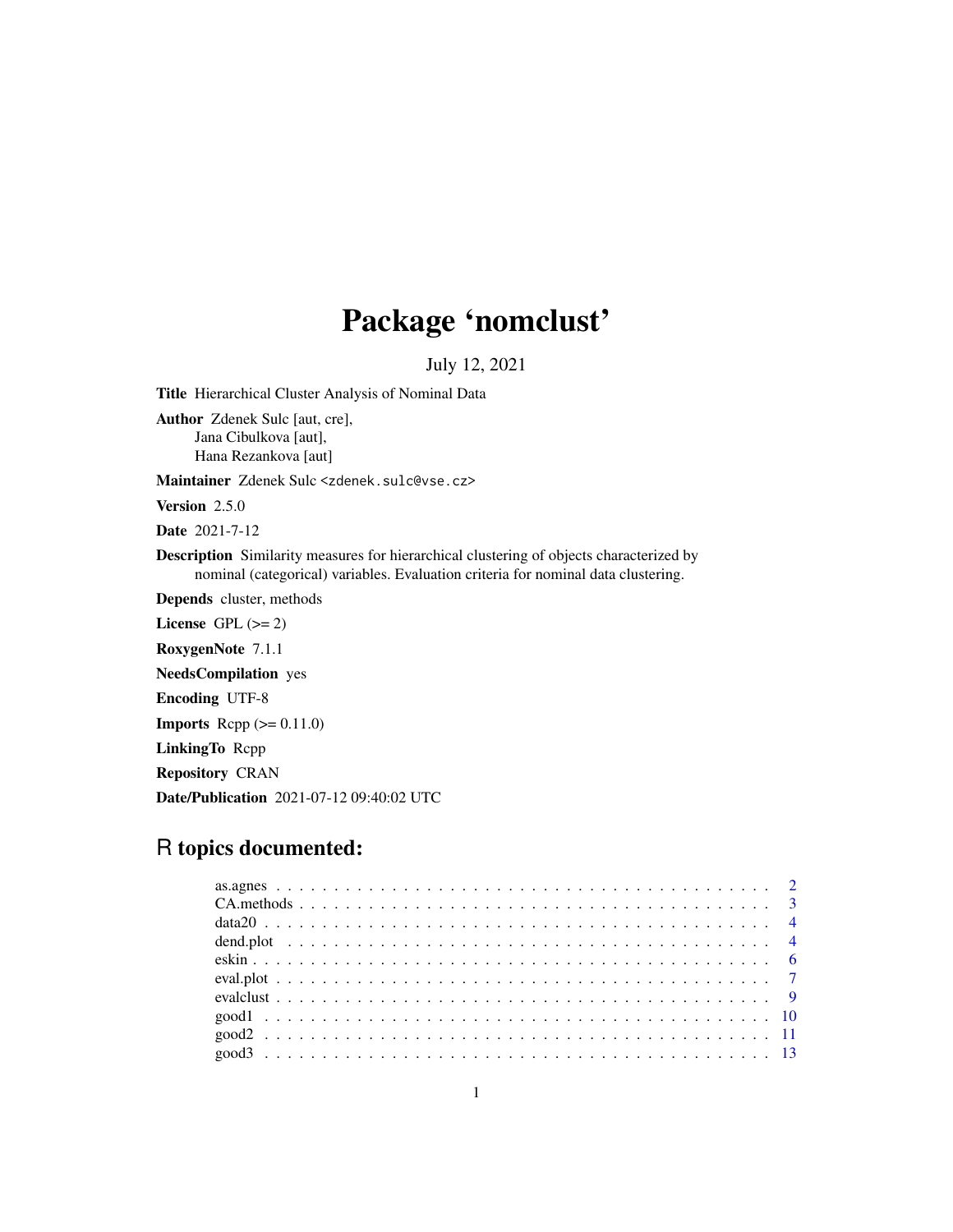#### <span id="page-1-0"></span>2 assume that the contract of the contract of the contract of the contract of the contract of the contract of the contract of the contract of the contract of the contract of the contract of the contract of the contract of

| Index |  |
|-------|--|
|       |  |
|       |  |
|       |  |
|       |  |
|       |  |
|       |  |
|       |  |
|       |  |
|       |  |
|       |  |

as.agnes *Convert Objects to Class agnes, twins*

# Description

Converts objects of the class "nomclust" to the class "agnes, twins".

# Usage

as.agnes $(x, \ldots)$ 

# Arguments

|         | The "nomelust" object containing components "dend" and "prox". |
|---------|----------------------------------------------------------------|
| $\cdot$ | Further arguments passed to or from other methods.             |

# Value

The function returns an object of class "agnes, twins".

# Author(s)

Zdenek Sulc. Contact: <zdenek.sulc@vse.cz>

# See Also

[agnes](#page-0-0), [as.hclust](#page-0-0) and [hclust](#page-0-0).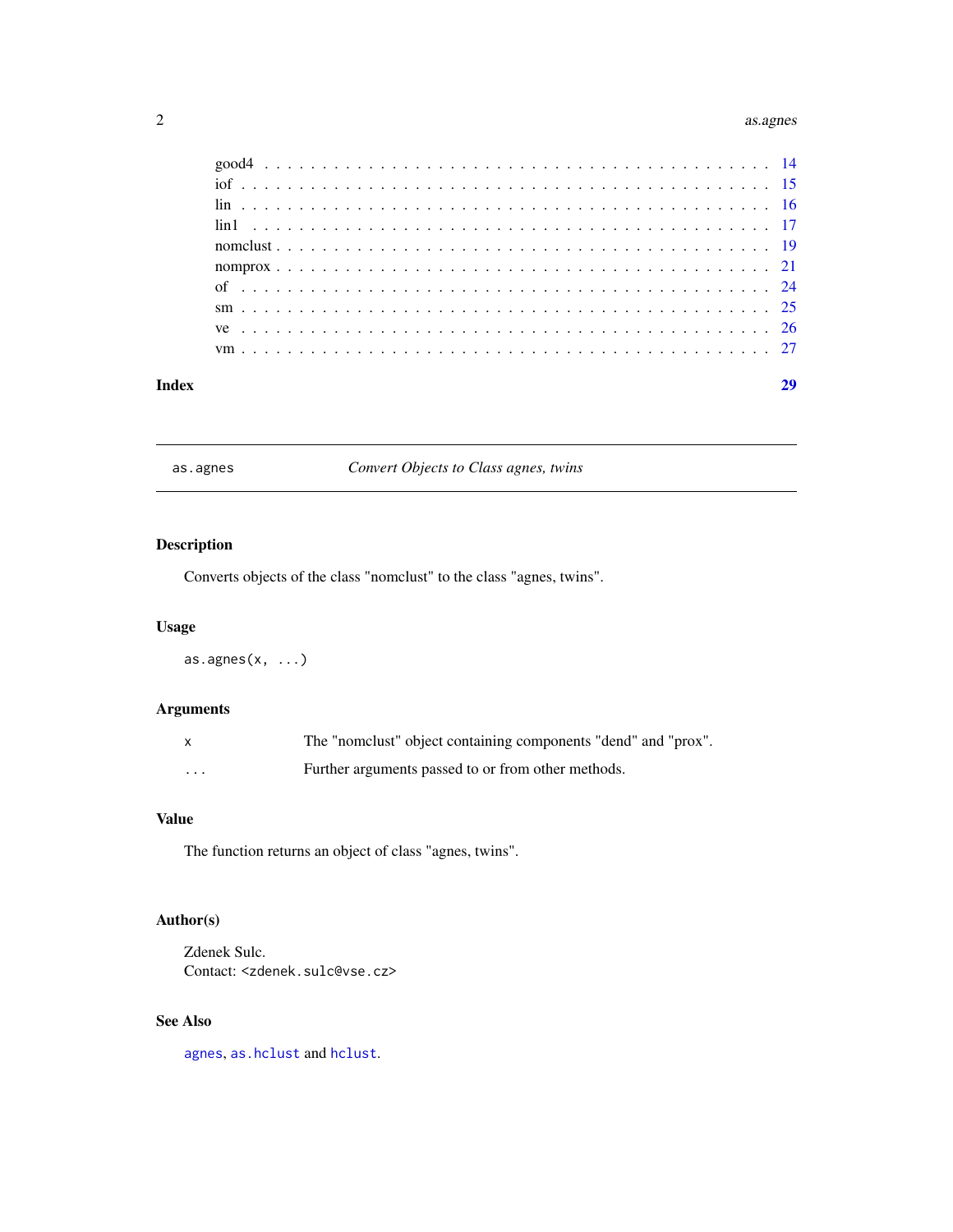#### <span id="page-2-0"></span>CA.methods 3

#### Examples

```
# sample data
data(data20)
# creating an object with results of hierarchical clustering of
hca.object <- nomclust(data20, measure = "lin", method = "average",
clu.high = 5, prox = TRUE)
# nomclust plot
plot(hca.object)
# obtaining the agnes, twins object
hca.object.agnes <- as.agnes(hca.object)
# agnes plot
plot(hca.object.agnes)
# obtaining the hclust object
hca.object.hclust <- as.hclust(hca.object)
# hclust plot
plot(hca.object.hclust)
```
CA.methods *Selected clustering algorithms*

#### Description

The dataset contains five different characteristics of 24 clustering algorithms. The "Type" variable expresses the principle on which the clustering is based. There are five possible categories: density, grid, hierarchical, model-based, and partitioning. The binary variable "OptClu" indicates if the clustering algorithm offers the optimal number of clusters. The variable "Large" indicates if the clustering algorithm was designed to cluster large datasets. The "TypicalType" variable presents the typical data type for which the clustering algorithm was determined. There are three possible categories: categorical, mixed, and quantitative. Since some clustering algorithms support more data types, the binary variable "MoreTypes" indicates this support.

#### Usage

data("CA.methods")

#### Format

A data frame containing 5 variables and 24 cases.

#### Source

created by the authors of the nomclust package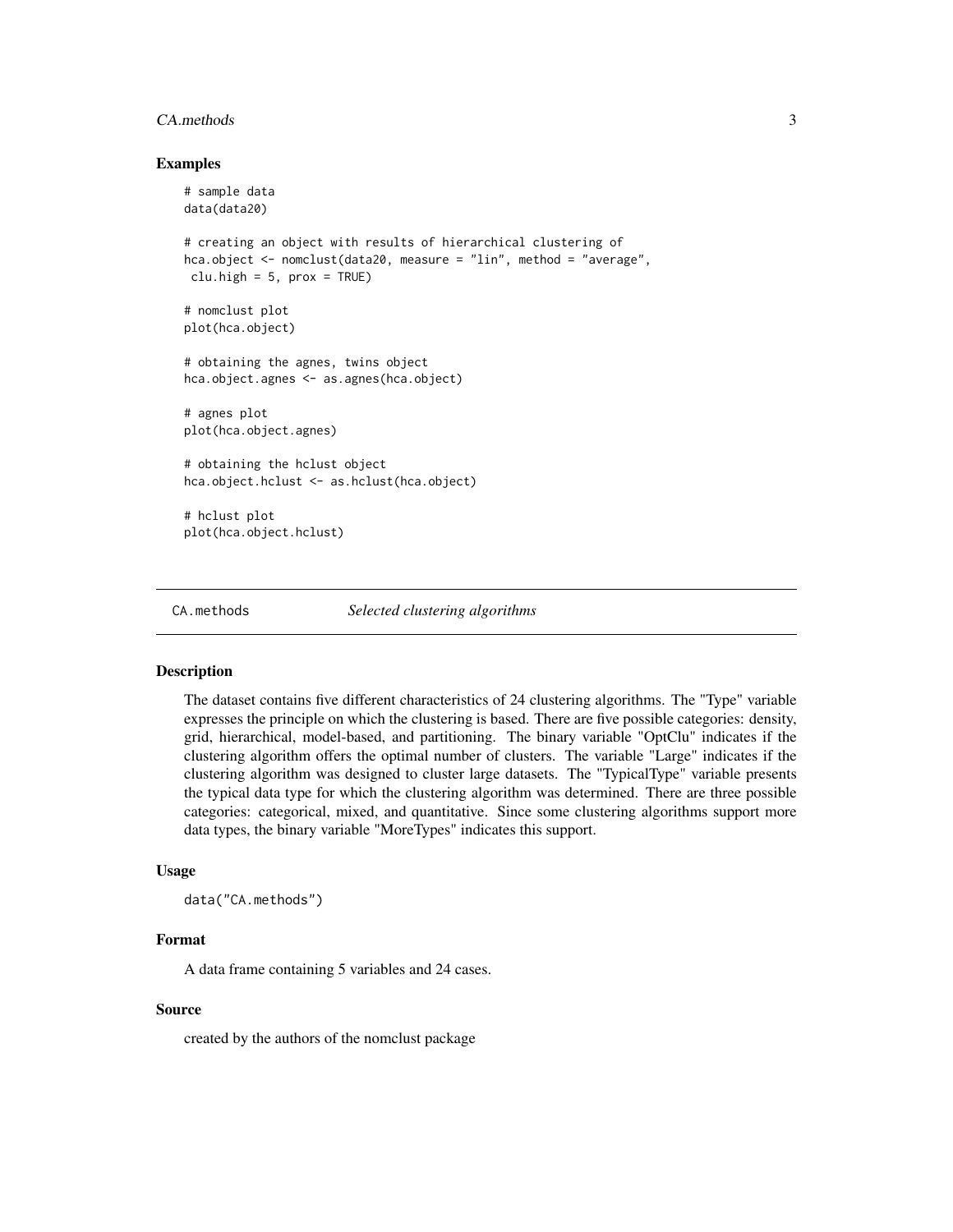<span id="page-3-0"></span>

# Description

This dataset consists of 5 nominal variables and 20 cases. Its main aim is to demonstrate the desired entry data structure for the nomclust package.

# Usage

```
data(data20)
```
# Format

A data frame containing 5 variables and 20 cases.

# Source

created by the authors of the nomclust package

<span id="page-3-1"></span>dend.plot *Visualization of Cluster Hierarchy using a Dendrogram*

# Description

The function visualizes the hierarchy of clusters using a dendrogram. The function also enables a user to distinguish the individual clusters with colors. The number of displayed clusters can be defined by a user or by one of the six evaluation criteria.

# Usage

```
dend.plot(
  x,
  clusters = "BIC",
  style = "greys",
  colorful = TRUE,
 clu.col = NA,
 main = "Dendrogram",
 ac = TRUE,...
)
```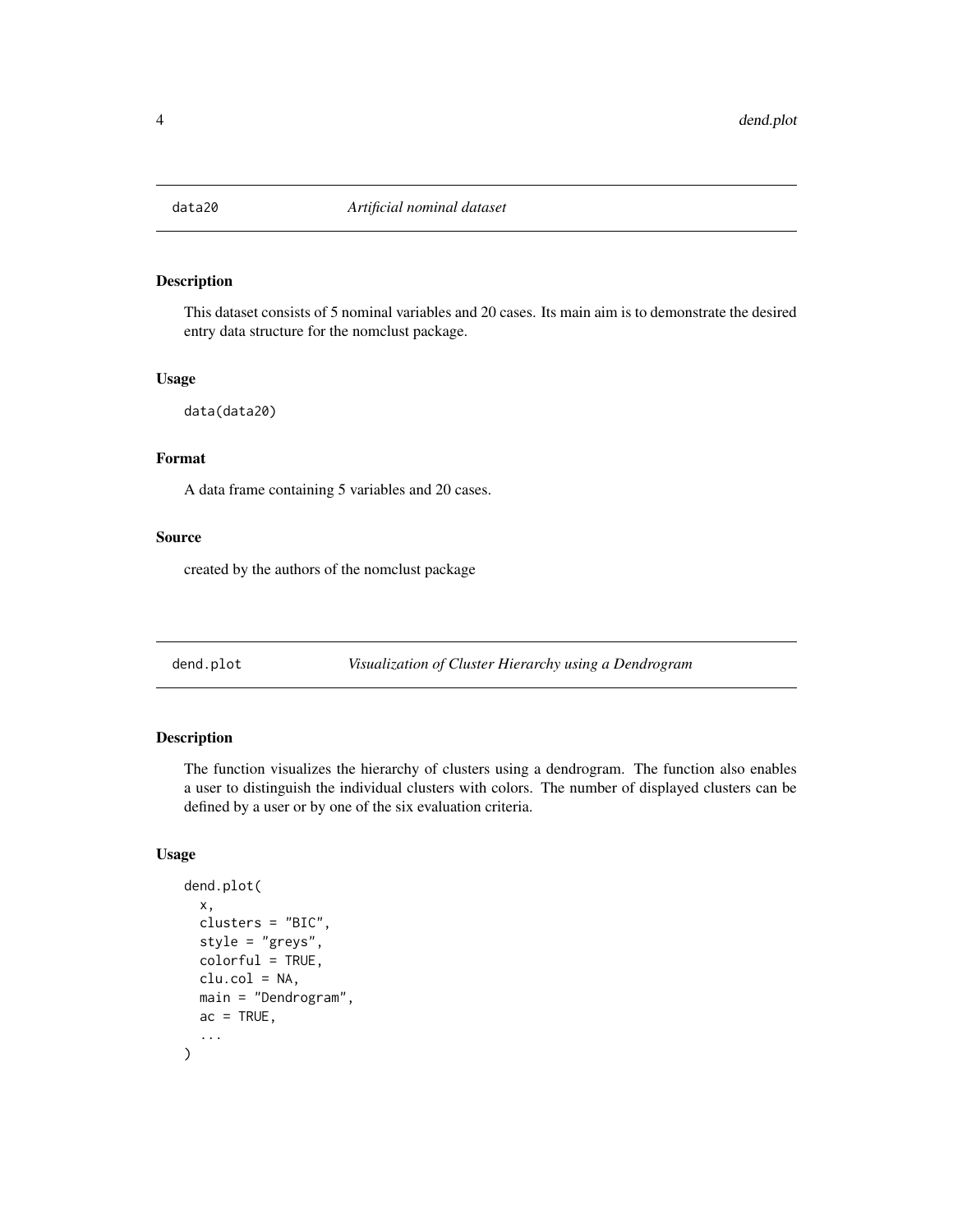#### <span id="page-4-0"></span>dend.plot 55 to 55 to 55 to 55 to 55 to 55 to 55 to 55 to 55 to 55 to 55 to 55 to 55 to 55 to 55 to 55 to 55 to 55 to 55 to 55 to 55 to 55 to 55 to 55 to 55 to 55 to 55 to 55 to 55 to 55 to 55 to 55 to 55 to 55 to 55 to 55

# Arguments

| $\times$ | An output of the nomelast () or nomprox () functions containing the dend com-<br>ponent.                                                                                                                                                                                       |
|----------|--------------------------------------------------------------------------------------------------------------------------------------------------------------------------------------------------------------------------------------------------------------------------------|
| clusters | Either a numeric value or a character string with the name of the evaluation<br>criterion expressing the number of displayed clusters in a dendrogram. The<br>following evaluation criteria can be used: "AIC", "BIC", "BK", "PSFE", "PSFM",<br>and "SI".                      |
| style    | A character string or a vector of colors defines the graphical style of the pro-<br>duced plots. There are two predefined styles in the <b>nomclust</b> package, namely<br>"greys" and "dark", but a custom color scheme can be set by a user as a vector<br>of a length four. |
| colorful | A logical argument that is specifying if the output will be colorful or black and<br>white.                                                                                                                                                                                    |
| clu.col  | An optional vector of colors that allows a researcher to apply user-defined colors<br>for displayed (marked) clusters in a dendrogram.                                                                                                                                         |
| main     | A character string with the chart title.                                                                                                                                                                                                                                       |
| ac       | A logical argument that indicates if an agglomerative coefficient will be present<br>in the output.                                                                                                                                                                            |
| .        | Other graphical arguments compatible with the generic plot() function.                                                                                                                                                                                                         |

# Details

The function can be applied to a nomclust() or nomprox() output containing the dend component.

# Value

The function returns a dendrogram describing the hierarchy of clusters that can help to identify the optimal number of clusters.

# Author(s)

Jana Cibulkova and Zdenek Sulc. Contact: <jana.cibulkova@vse.cz>

# See Also

[eval.plot](#page-6-1), [nomclust](#page-18-1), [nomprox](#page-20-1).

# Examples

```
# sample data
data(data20)
```
# creating an object with results of hierarchical clustering hca.object <- nomclust(data20, measure = "iof", eval = TRUE)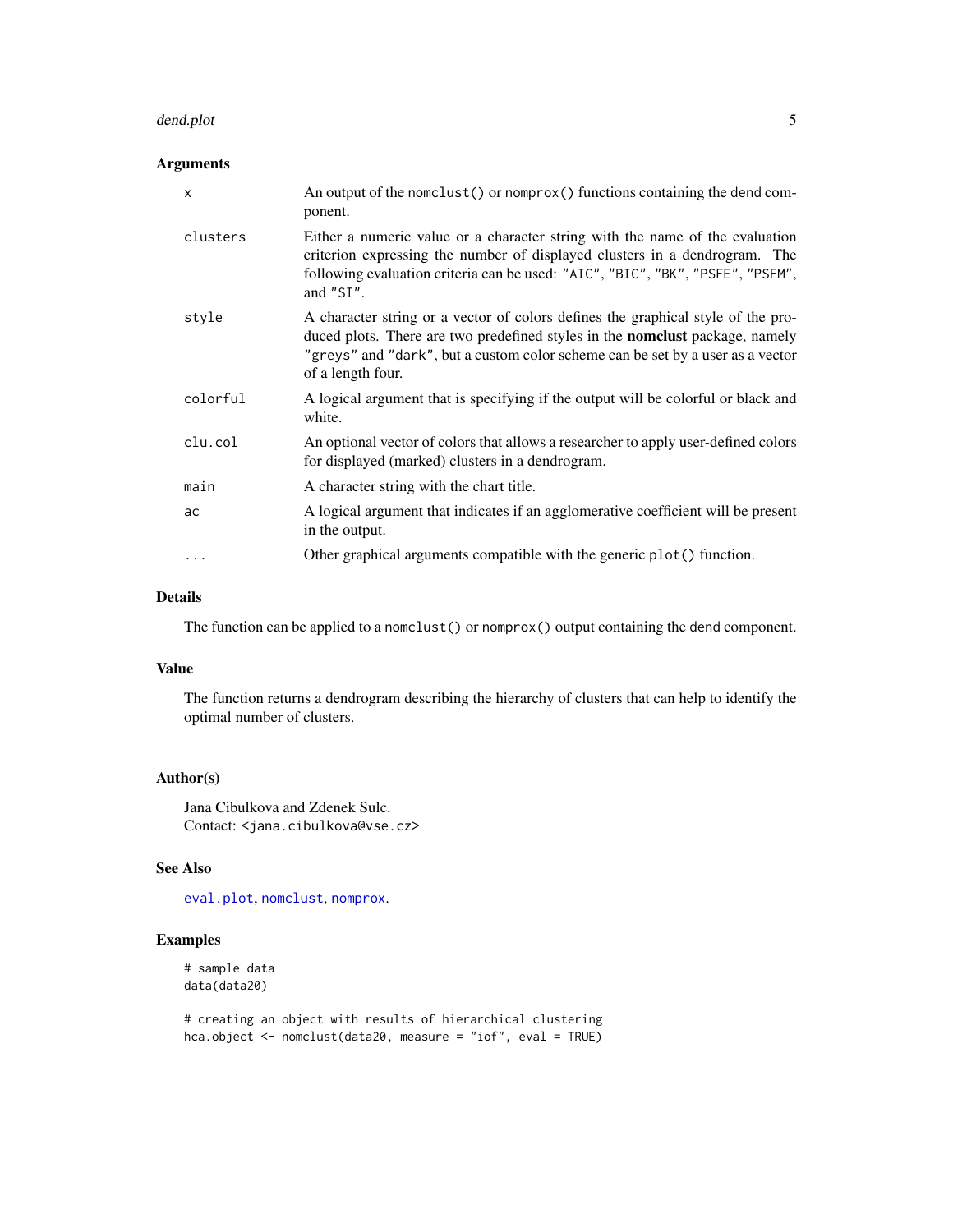```
6 eskin
```

```
# a basic plot
dend.plot(hca.object)
# a dendrogram with color-coded clusters according to the BIC index
dend.plot(hca.object, clusters = "BIC", colorful = TRUE)
# using a dark style and specifying own colors in a solution with three clusters
dend.plot(hca.object, clusters = 3, style = "dark", clu.col = c("blue", "red", "green"))
# a black and white dendrogram
dend.plot(hca.object, clusters = 3, style = "dark", colorful = FALSE)
```
# <span id="page-5-1"></span>eskin *Eskin (ES) Measure*

# Description

The function calculates a dissimilarity matrix based on the ES similarity measure.

#### Usage

eskin(data)

#### Arguments

data A data.frame or a matrix with cases in rows and variables in colums.

# Details

The Eskin similarity measure was proposed by Eskin et al. (2002) and examined by Boriah et al., (2008). It is constructed to assign higher weights to mismatches on variables with more categories.

# Value

The function returns an object of the class "dist".

#### Author(s)

Zdenek Sulc. Contact: <zdenek.sulc@vse.cz>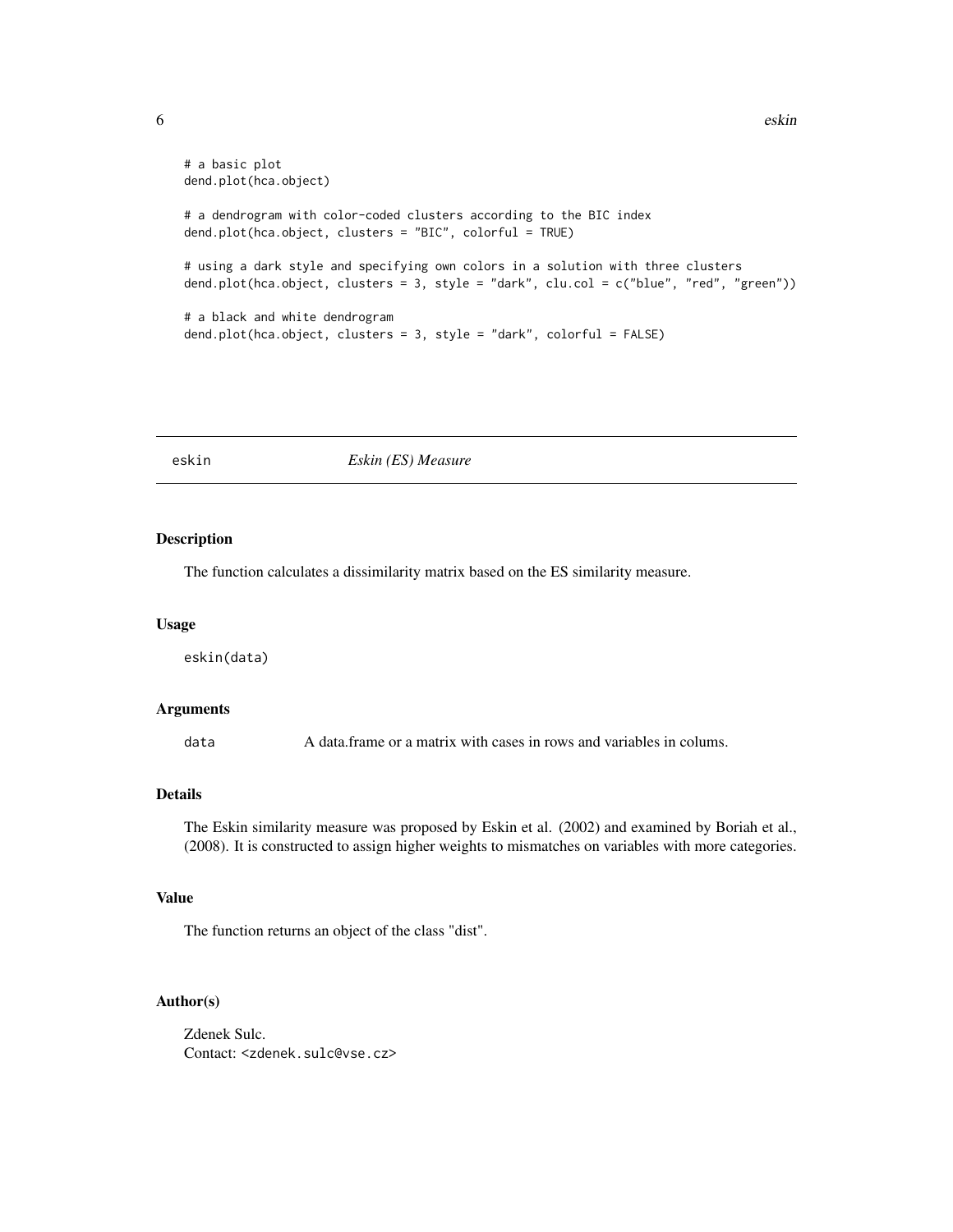#### <span id="page-6-0"></span>eval.plot 7

#### References

Boriah S., Chandola V., Kumar V. (2008). Similarity measures for categorical data: A comparative evaluation. In: Proceedings of the 8th SIAM International Conference on Data Mining, SIAM, p. 243-254.

Eskin E., Arnold A., Prerau M., Portnoy L. and Stolfo S. (2002). A geometric framework for unsupervised anomaly detection. In D. Barbara and S. Jajodia (Eds): Applications of Data Mining in Computer Security, p. 78-100. Norwell: Kluwer Academic Publishers.

#### See Also

[good1](#page-9-1), [good2](#page-10-1), [good3](#page-12-1), [good4](#page-13-1), [iof](#page-14-1), [lin](#page-15-1), [lin1](#page-16-1), [of](#page-23-1), [sm](#page-24-1), [ve](#page-25-1), [vm](#page-26-1).

#### Examples

```
# sample data
data(data20)
```
# dissimilarity matrix calculation prox.eskin <- eskin(data20)

<span id="page-6-1"></span>eval.plot *Visualization of Evaluation Criteria*

#### Description

The function visualizes the values of up to eight evaluation criteria for the range of cluster solutions defined by the user in the **nomclust**, evalclust or **nomprox** functions. It also indicates the optimal number of clusters determined by these criteria. The charts for the evaluation criteria in the nomclust package.

#### Usage

```
eval.plot(
  x,
  criteria = "all",
  style = "greys",
  opt.col = "red",main = "Cluster Evaluation",
  ...
)
```
#### Arguments

x An output of the "nomclust" object containing the eval and opt components.

criteria A character string or character vector specifying the criteria that are going to be visualized. It can be selected one particular criterion, a vector of criteria, or all the available criteria by typing "all".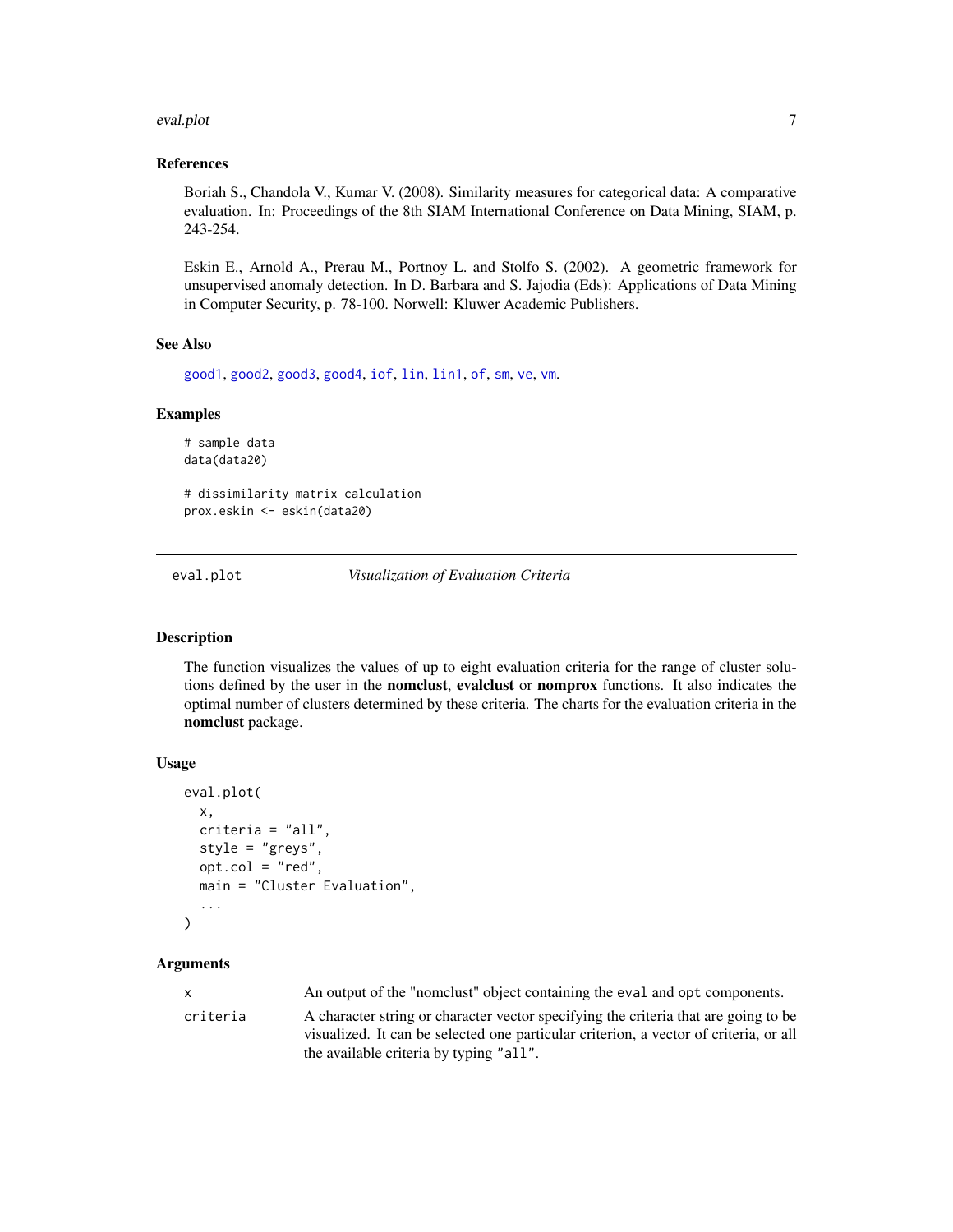<span id="page-7-0"></span>

| A character string or a vector of colors defines the graphical style of the pro-                  |
|---------------------------------------------------------------------------------------------------|
| duced plots. There are two predefined styles in the <b>nometast</b> package, namely               |
| "greys" and "dark", but a custom color scheme can be set by a user as a vector                    |
| of a length four.                                                                                 |
| An argument specifying a color that is used for the optimal number of clusters<br>identification. |
| A character string with the chart title.                                                          |
| Other graphical arguments compatible with the generic plot() function.                            |
|                                                                                                   |

# Details

The function can display up to eight evaluation criteria. Namely, Within-cluster mutability coefficient (WCM), Within-cluster entropy coefficient (WCE), Pseudo F Indices based on the mutability (PSFM) and the entropy (PSFE), Bayesian (BIC), and Akaike (AIC) information criteria for categorical data, the BK index, and the silhouette index (SI).

#### Value

The function returns a series of up to eight plots with evaluation criteria values and the graphical indication of the optimal numbers of clusters (for AIC, BIC, BK, PSFE, PSFM, SI).

#### Author(s)

Jana Cibulkova and Zdenek Sulc. Contact: <jana.cibulkova@vse.cz>

#### See Also

[dend.plot](#page-3-1), [nomclust](#page-18-1), [evalclust](#page-8-1), [nomprox](#page-20-1).

# Examples

```
# sample data
data(data20)
```
# creating an object with results of hierarchical clustering hca.object <- nomclust(data20, measure = "iof", eval = TRUE)

```
# a default series of plots
eval.plot(hca.object)
```
# changing the color indicating the optimum number of clusters eval.plot(hca.object, opt.col= "darkorange")

```
# selecting only AIC and BIC criteria with the dark style
eval.plot(hca.object, criteria = c("AIC", "BIC"), style = "dark")
```

```
# selecting only SI
eval.plot(hca.object, criteria = "SI")
```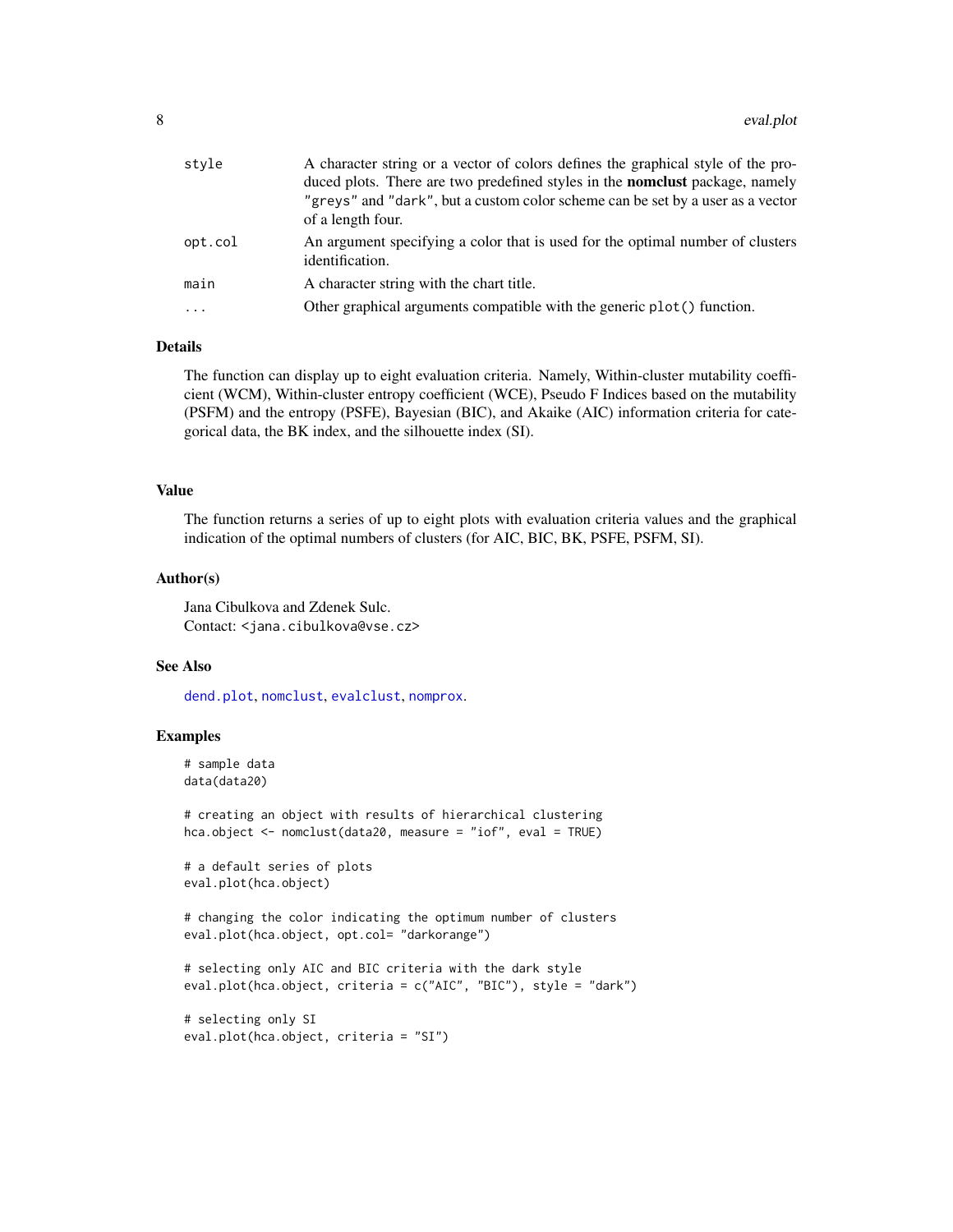<span id="page-8-1"></span><span id="page-8-0"></span>

#### **Description**

The function calculates a set of evaluation criteria if the original dataset and the cluster membership variables are provided. The function calculates up to eight evaluation criteria described in (Sulc et al., 2018) and provides the optimal number of clusters based on these criteria. It is primarily focused on evaluating hierarchical clustering results obtained by similarity measures different from those that occur in the nomclust package. Thus, it can serve for the comparison of various similarity measures for categorical data.

# Usage

evalclust(data, clusters, diss = NULL)

#### Arguments

| data     | A data frame or a matrix with cases in rows and variables in colums.                                                                                                                                     |
|----------|----------------------------------------------------------------------------------------------------------------------------------------------------------------------------------------------------------|
| clusters | A data frame or a list of cluster memberships obtained based on the dataset<br>defined in the parameter data in the form of a sequence from the two-cluster<br>solution to the maximal-cluster solution. |
| diss     | An optional parameter. A matrix or a dist object containing dissimilarities cal-<br>culated based on the dataset defined in the parameter data.                                                          |

#### Value

The function returns a list with three components.

The eval component contains up to eight evaluation criteria as vectors in a list. Namely, Withincluster mutability coefficient (WCM), Within-cluster entropy coefficient (WCE), Pseudo F Indices based on the mutability (PSFM) and the entropy (PSFE), Bayesian (BIC), and Akaike (AIC) information criteria for categorical data, the BK index, and, if the diss.matrix argument is present, the silhouette index (SI).

The opt component is present in the output together with the eval component. It displays the optimal number of clusters for the evaluation criteria from the eval component, except for WCM and WCE, where the optimal number of clusters is based on the elbow method.

The call component contains the function call.

#### Author(s)

Zdenek Sulc. Contact: <zdenek.sulc@vse.cz>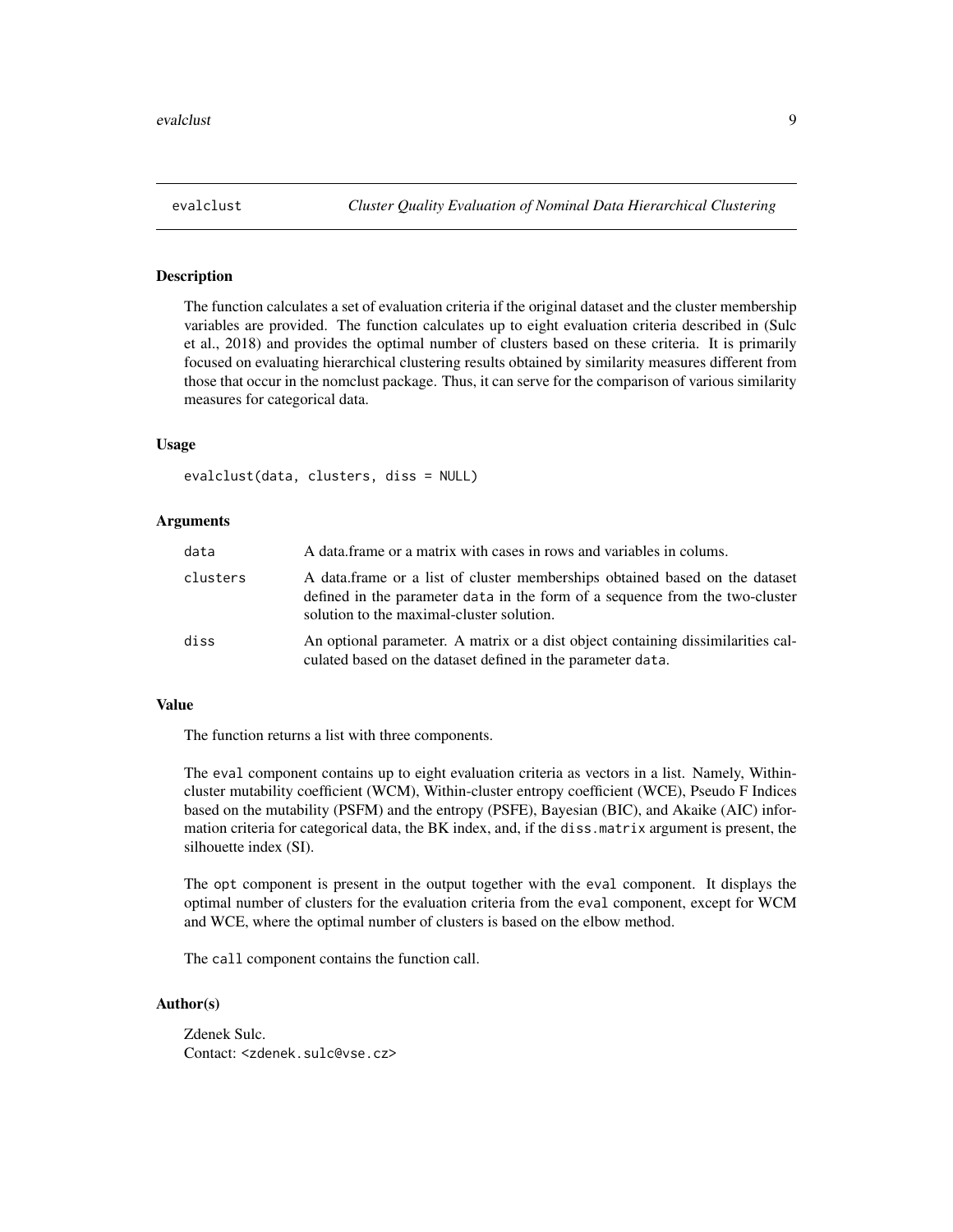# <span id="page-9-0"></span>References

Sulc Z., Cibulkova J., Prochazka J., Rezankova H. (2018). Internal Evaluation Criteria for Categorical Data in Hierarchical Clustering: Optimal Number of Clusters Determination, Metodoloski Zveski, 15(2), p. 1-20.

#### See Also

[nomclust](#page-18-1), [nomprox](#page-20-1), [eval.plot](#page-6-1).

# Examples

```
# sample data
data(data20)
# creating an object with results of hierarchical clustering
hca.object <- nomclust(data20, measure = "iof", method = "average", clu.high = 7)
# the cluster memberships
data20.clu <- hca.object$mem
# obtaining evaluation criteria for the provided dataset and cluster memberships
data20.eval <- evalclust(data20, clusters = data20.clu)
# visualization of the evaluation criteria
eval.plot(data20.eval)
# silhouette index can be calculated if the dissimilarity matrix is provided
data20.eval <- evalclust(data20, clusters = data20.clu, diss = hca.object$prox)
eval.plot(data20.eval, criteria = "SI")
```
<span id="page-9-1"></span>good1 *Goodall 1 (G1) Measure*

# Description

The function calculates a dissimilarity matrix based on the G1 similarity measure.

#### Usage

```
good1(data)
```
#### **Arguments**

data A data.frame or a matrix with cases in rows and variables in colums.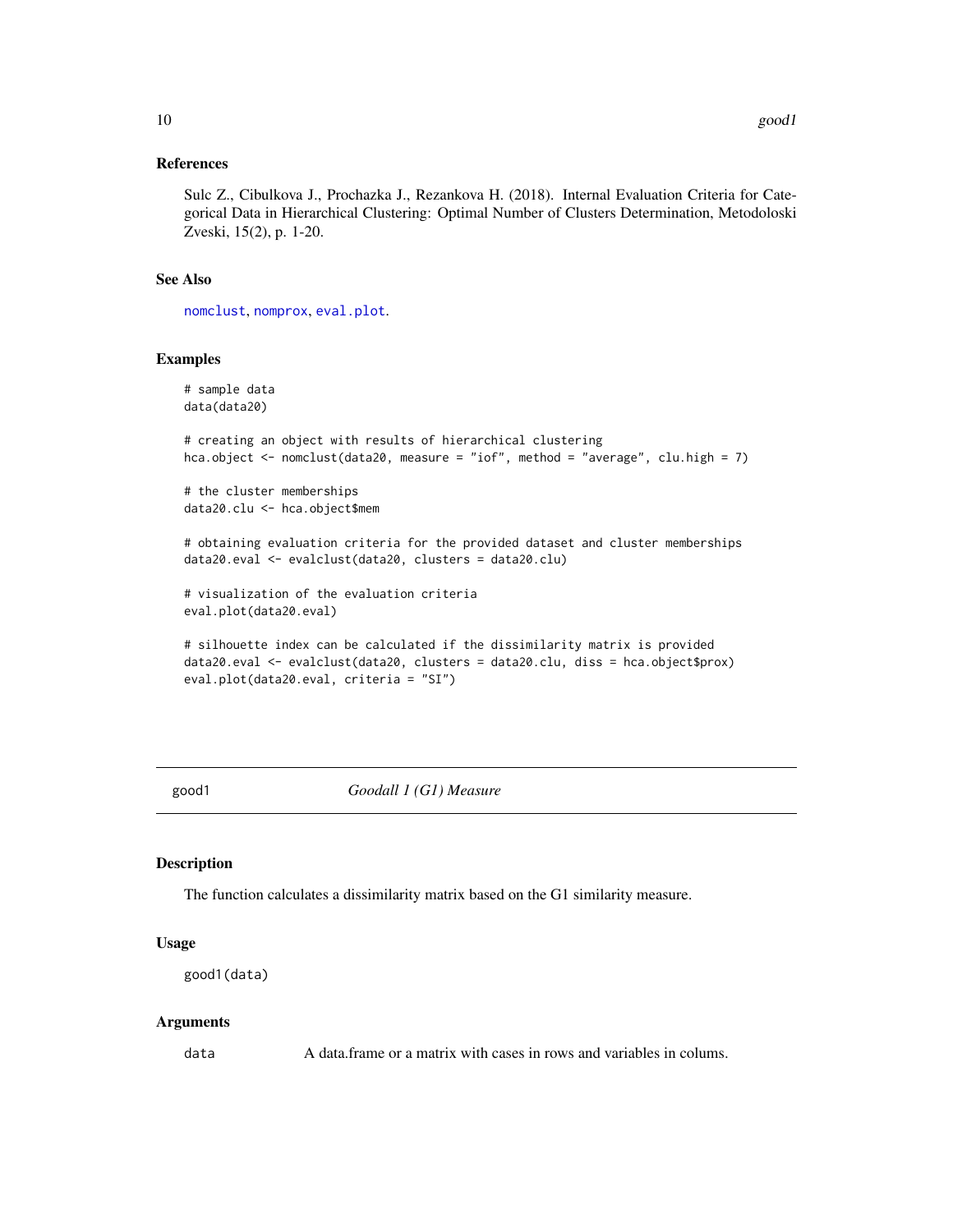#### <span id="page-10-0"></span> $\mathbf{good2}$  and  $\mathbf{11}$

# Details

The Goodall 1 similarity measure was presented in (Boriah et al., 2008). It is a simple modification of the original Goodall measure (Goodall, 1966). The measure assigns higher weights to infrequent matches.

# Value

The function returns an object of the class "dist".

#### Author(s)

Zdenek Sulc. Contact: <zdenek.sulc@vse.cz>

# References

Boriah S., Chandola V., Kumar V. (2008). Similarity measures for categorical data: A comparative evaluation. In: Proceedings of the 8th SIAM International Conference on Data Mining, SIAM, p. 243-254.

Goodall V.D. (1966). A new similarity index based on probability. Biometrics, 22(4), p. 882.

# See Also

[eskin](#page-5-1), [good2](#page-10-1), [good3](#page-12-1), [good4](#page-13-1), [iof](#page-14-1), [lin](#page-15-1), [lin1](#page-16-1), [of](#page-23-1), [sm](#page-24-1), [ve](#page-25-1), [vm](#page-26-1).

# Examples

```
# sample data
data(data20)
# dissimilarity matrix calculation
prox.good1 <- good1(data20)
```
<span id="page-10-1"></span>good2 *Goodall 2 (G2) Measure*

# Description

The function calculates a dissimilarity matrix based on the G2 similarity measure.

# Usage

good2(data)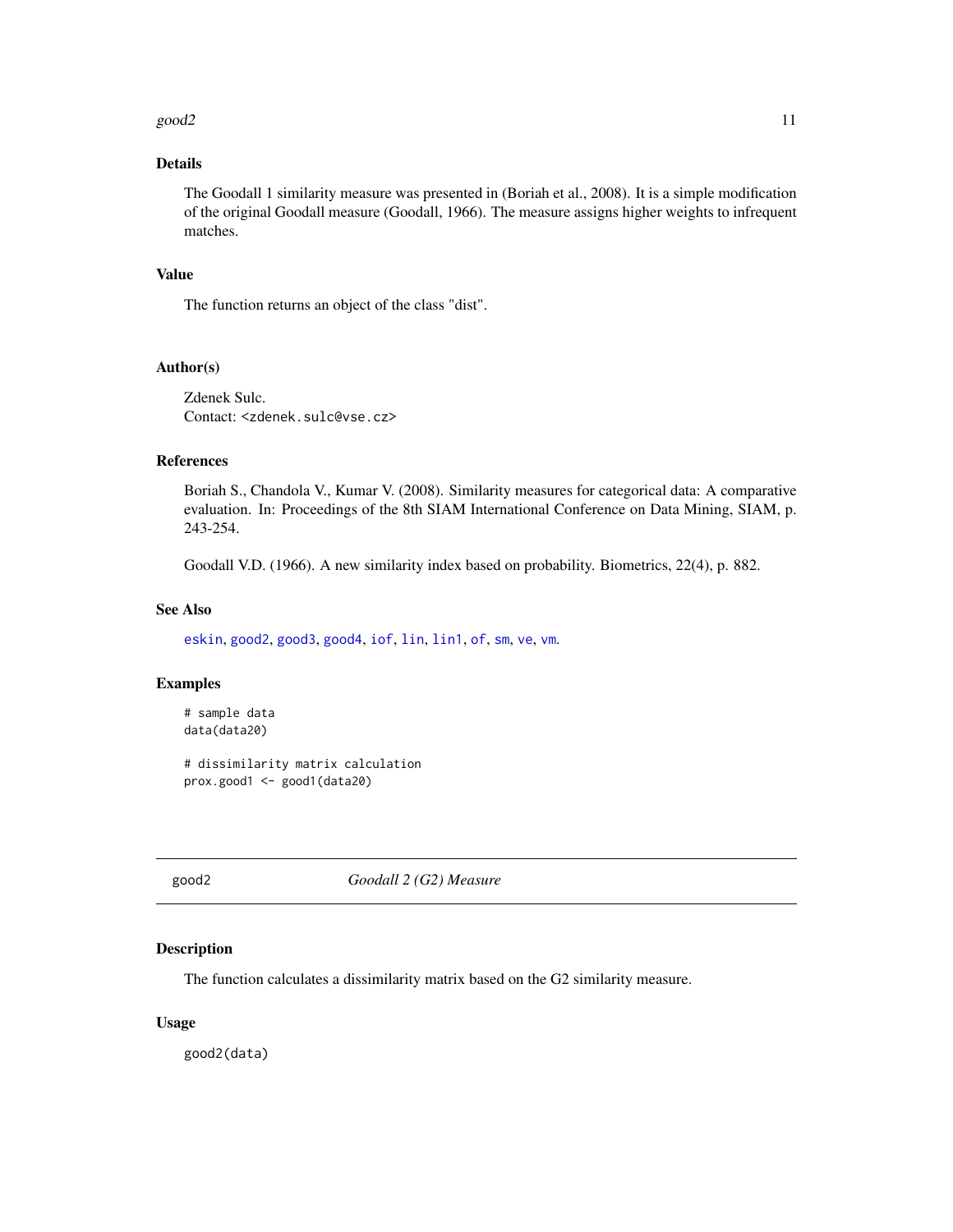#### <span id="page-11-0"></span>Arguments

data A data.frame or a matrix with cases in rows and variables in colums.

#### Details

The Goodall 2 similarity measure was presented in (Boriah et al., 2008). It is a simple modification of the original Goodall measure (Goodall, 1966). The measure assigns weight to infrequent matches under the condition that there are also other categories, which are even less frequent than the examined one.

# Value

The function returns an object of the class "dist".

#### Author(s)

Zdenek Sulc. Contact: <zdenek.sulc@vse.cz>

#### References

Boriah S., Chandola V., Kumar V. (2008). Similarity measures for categorical data: A comparative evaluation. In: Proceedings of the 8th SIAM International Conference on Data Mining, SIAM, p. 243-254.

Goodall V.D. (1966). A new similarity index based on probability. Biometrics, 22(4), p. 882.

# See Also

[eskin](#page-5-1), [good1](#page-9-1), [good3](#page-12-1), [good4](#page-13-1), [iof](#page-14-1), [lin](#page-15-1), [lin1](#page-16-1), [of](#page-23-1), [sm](#page-24-1), [ve](#page-25-1), [vm](#page-26-1).

#### Examples

```
# sample data
data(data20)
```

```
# dissimilarity matrix calculation
prox.good2 <- good2(data20)
```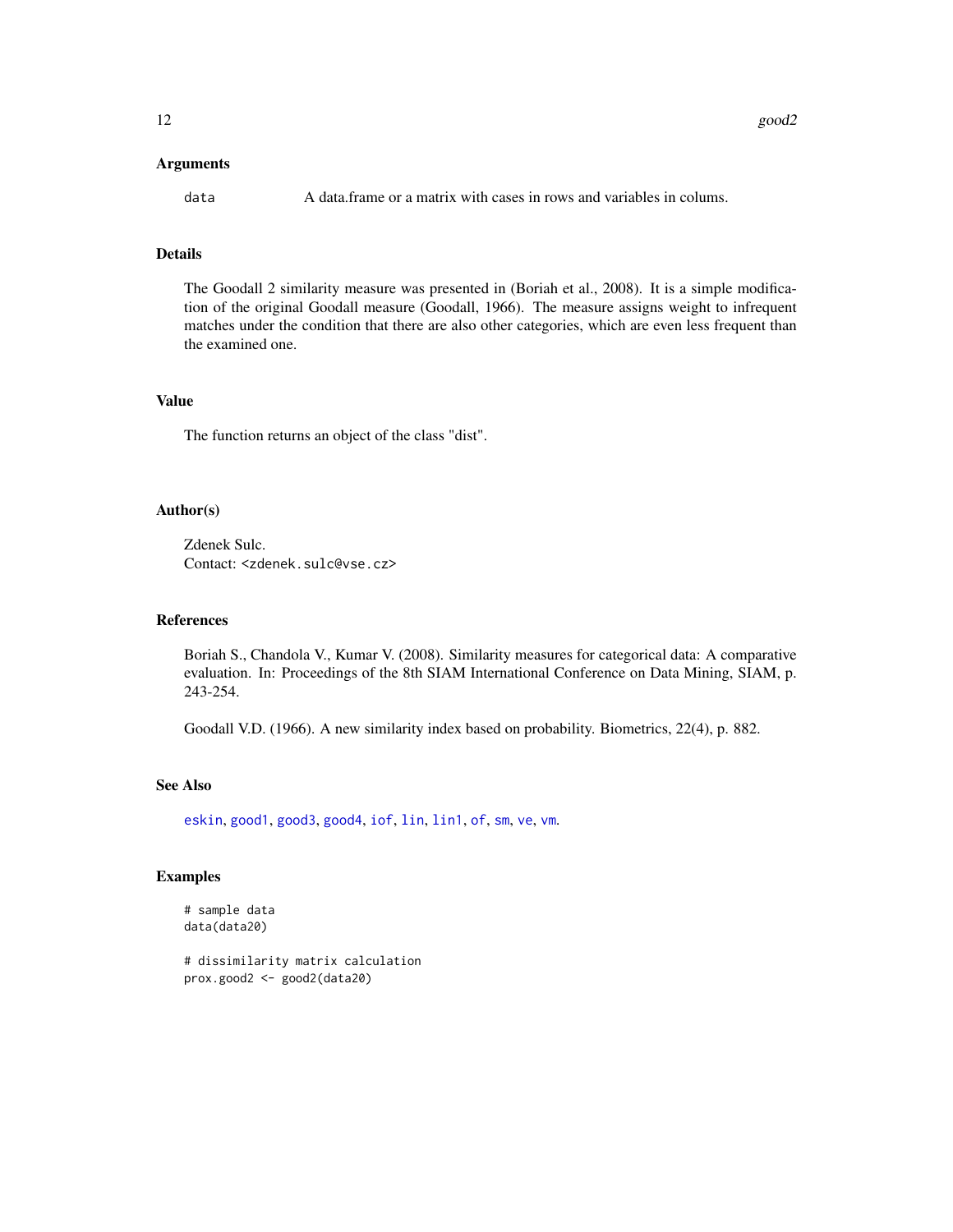<span id="page-12-1"></span><span id="page-12-0"></span>

#### Description

The function calculates a dissimilarity matrix based on the G3 similarity measure.

#### Usage

good3(data)

# Arguments

data A data.frame or a matrix with cases in rows and variables in colums.

#### Details

The Goodall 3 similarity measure was presented in (Boriah et al., 2008). It is a simple modification of the original Goodall measure (Goodall, 1966). The measure assigns higher weight if the infrequent categories match regardless on frequencies of other categories.

# Value

The function returns an object of the class "dist".

# Author(s)

Zdenek Sulc. Contact: <zdenek.sulc@vse.cz>

# References

Boriah S., Chandola V., Kumar V. (2008). Similarity measures for categorical data: A comparative evaluation. In: Proceedings of the 8th SIAM International Conference on Data Mining, SIAM, p. 243-254.

Goodall V.D. (1966). A new similarity index based on probability. Biometrics, 22(4), p. 882.

# See Also

[eskin](#page-5-1), [good1](#page-9-1), [good2](#page-10-1), [good4](#page-13-1), [iof](#page-14-1), [lin](#page-15-1), [lin1](#page-16-1), [of](#page-23-1), [sm](#page-24-1), [ve](#page-25-1), [vm](#page-26-1).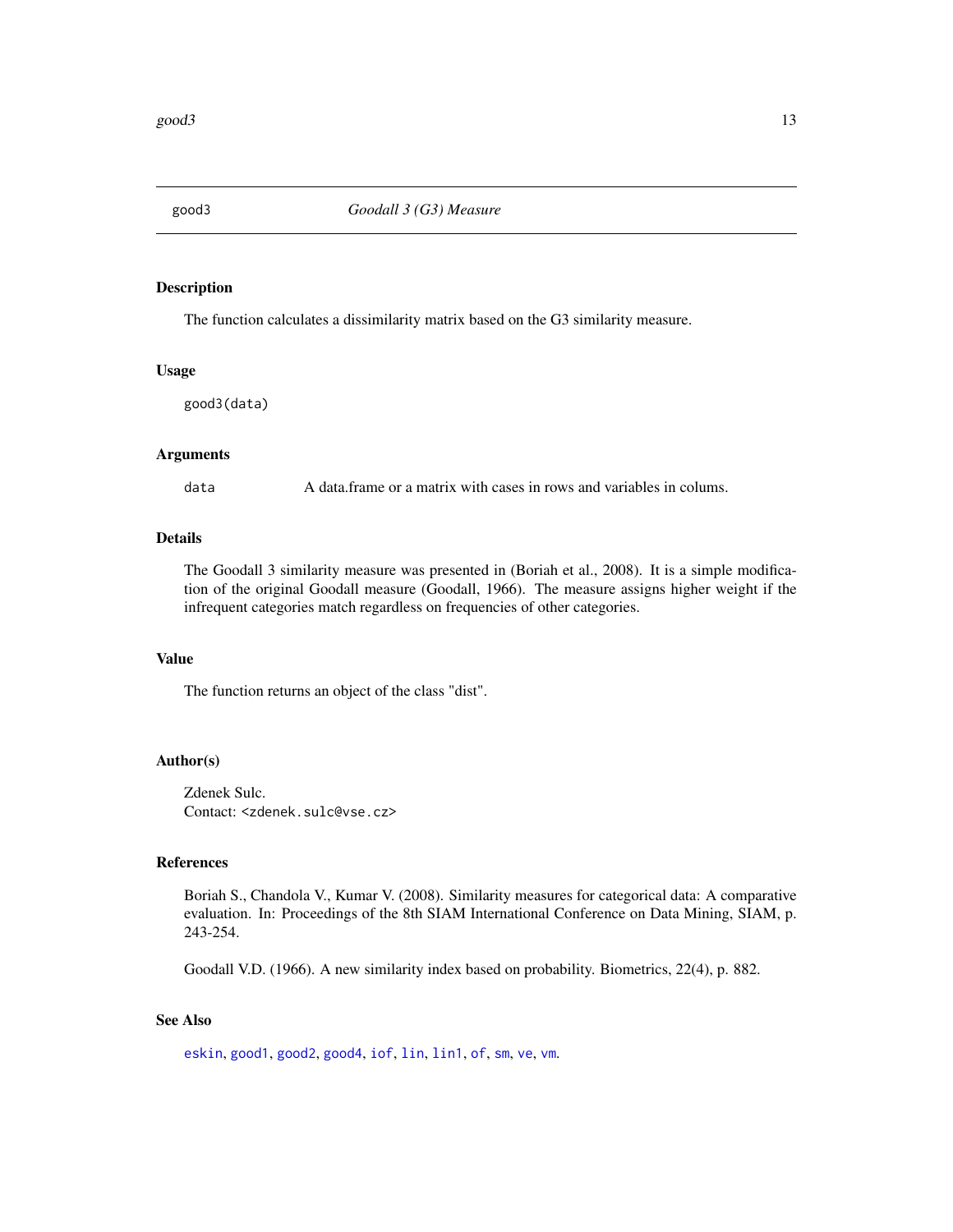<span id="page-13-0"></span>14 good good and the set of the set of the set of the set of the set of the set of the set of the set of the set of the set of the set of the set of the set of the set of the set of the set of the set of the set of the set

#### Examples

```
# sample data
data(data20)
```

```
# dissimilarity matrix calculation
prox.good3 <- good3(data20)
```
#### <span id="page-13-1"></span>good4 *Goodall 4 (G4) Measure*

# Description

The function calculates a dissimilarity matrix based on the G4 similarity measure.

#### Usage

good4(data)

# Arguments

data A data.frame or a matrix with cases in rows and variables in colums.

# Details

The Goodall 4 similarity measure was presented in (Boriah et al., 2008). It is a simple modification of the original Goodall measure (Goodall, 1966). It assigns higher weights to the frequent categories matches.

# Value

The function returns an object of the class "dist".

# Author(s)

Zdenek Sulc. Contact: <zdenek.sulc@vse.cz>

# References

Boriah S., Chandola V., Kumar V. (2008). Similarity measures for categorical data: A comparative evaluation. In: Proceedings of the 8th SIAM International Conference on Data Mining, SIAM, p. 243-254.

Goodall V.D. (1966). A new similarity index based on probability. Biometrics, 22(4), p. 882.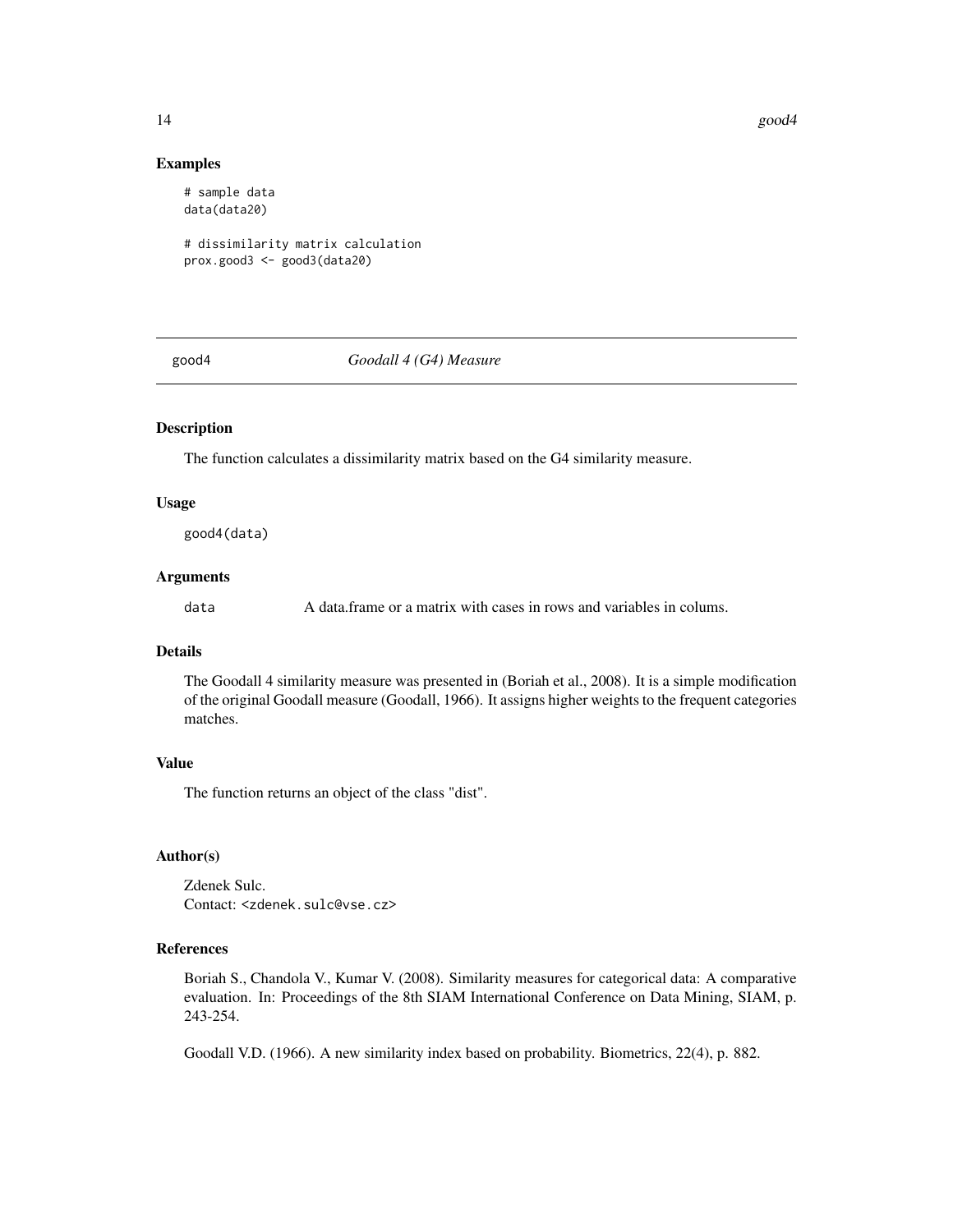# <span id="page-14-0"></span>See Also

[eskin](#page-5-1), [good1](#page-9-1), [good2](#page-10-1), [good3](#page-12-1), [iof](#page-14-1), [lin](#page-15-1), [lin1](#page-16-1), [of](#page-23-1), [sm](#page-24-1), [ve](#page-25-1), [vm](#page-26-1).

# Examples

```
# sample data
data(data20)
```

```
# dissimilarity matrix calculation
prox.good4 <- good4(data20)
```
#### <span id="page-14-1"></span>iof *Inverse Occurence Frequency (IOF) Measure*

# Description

The function calculates a dissimilarity matrix based on the IOF similarity measure.

#### Usage

iof(data)

# Arguments

data a A data.frame or a matrix with cases in rows and variables in colums.

# Details

The IOF (Inverse Occurrence Frequency) measure was originally constructed for the text mining tasks, see (Sparck-Jones, 1972), later, it was adjusted for categorical variables, see (Boriah et al., 2008). The measure assigns higher weight to mismatches on less frequent values and vice versa.

# Value

The function returns an object of the class "dist".

# Author(s)

Zdenek Sulc. Contact: <zdenek.sulc@vse.cz>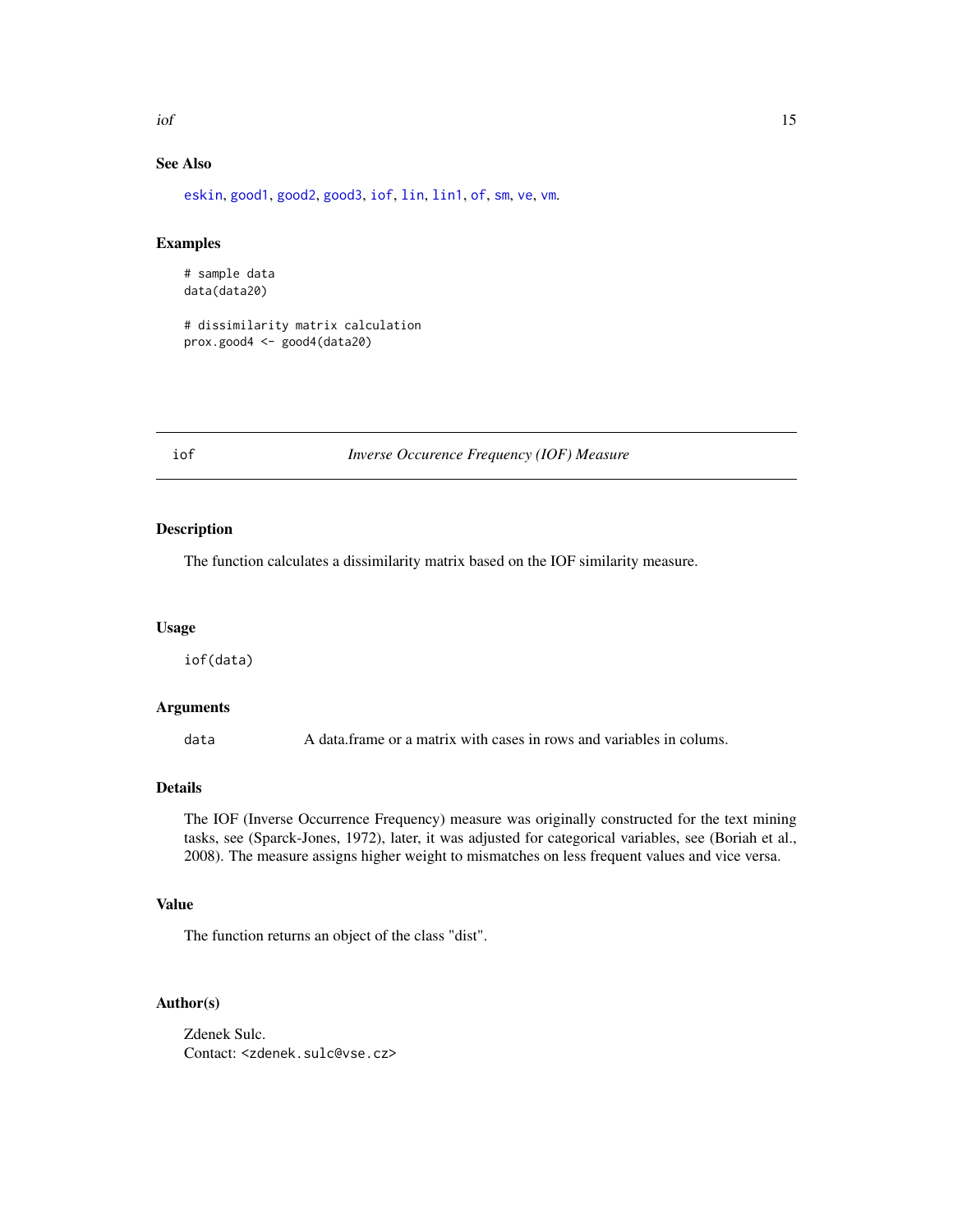<span id="page-15-0"></span>Boriah S., Chandola V., Kumar V. (2008). Similarity measures for categorical data: A comparative evaluation. In: Proceedings of the 8th SIAM International Conference on Data Mining, SIAM, p. 243-254.

Spark-Jones K. (1972). A statistical interpretation of term specificity and its application in retrieval. In Journal of Documentation, 28(1), 11-21. Later: Journal of Documentation, 60(5) (2002), 493-502.

#### See Also

[eskin](#page-5-1), [good1](#page-9-1), [good2](#page-10-1), [good3](#page-12-1), [good4](#page-13-1), [lin](#page-15-1), [lin1](#page-16-1), [of](#page-23-1), [sm](#page-24-1), [ve](#page-25-1), [vm](#page-26-1).

# Examples

```
# sample data
data(data20)
```
# dissimilarity matrix calculation prox.iof <- iof(data20)

<span id="page-15-1"></span>

lin *Lin (LIN) Measure*

#### Description

The function calculates a dissimilarity matrix based on the LIN similarity measure.

#### Usage

lin(data)

#### Arguments

data A data.frame or a matrix with cases in rows and variables in colums.

#### Details

The Lin measure was introduced by Lin (1998) and presented in (Boriah et al., 2008). The measure assigns higher weights to more frequent categories in case of matches and lower weights to less frequent categories in case of mismatches.

#### Value

The function returns an object of the class "dist".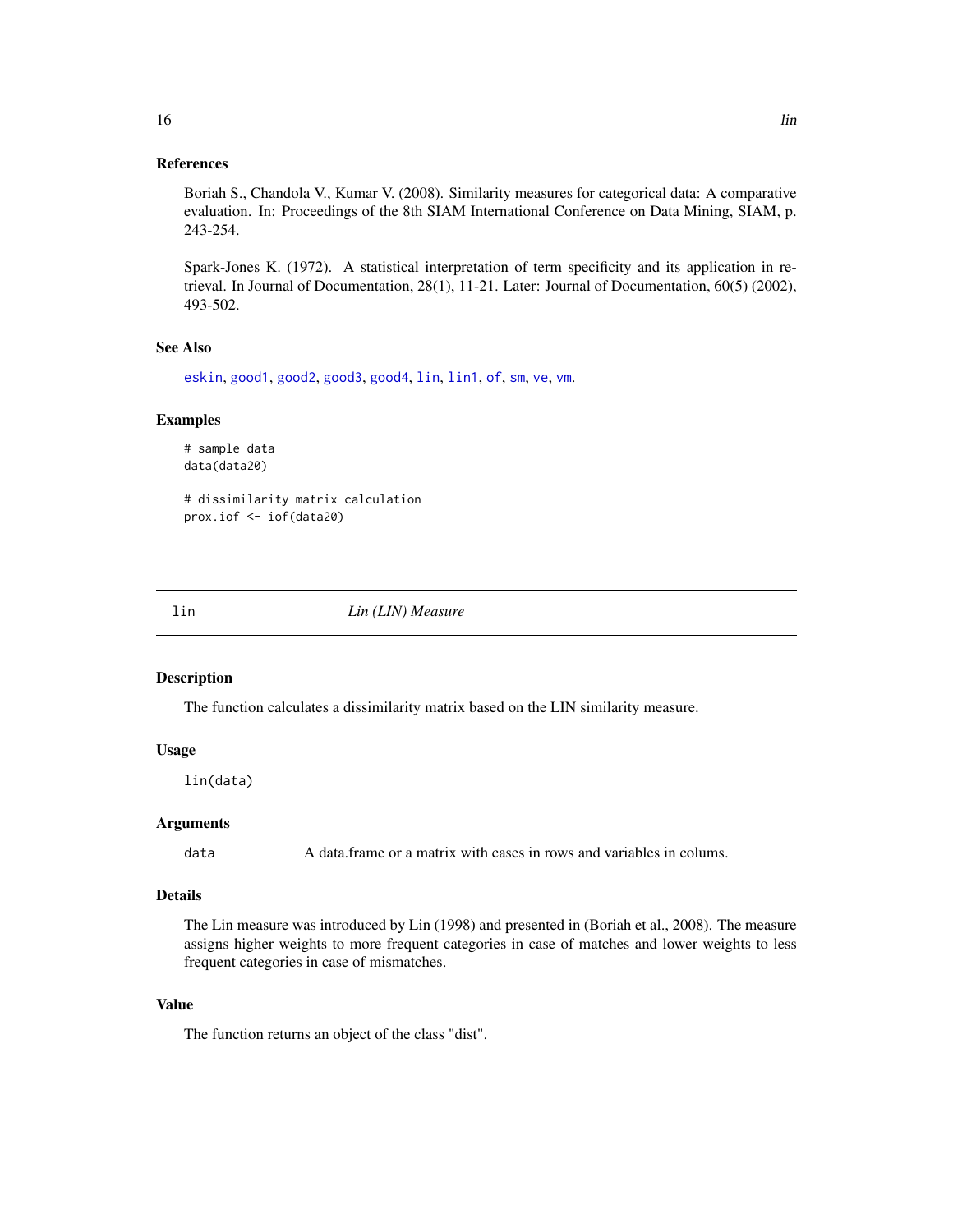# <span id="page-16-0"></span>Author(s)

Zdenek Sulc. Contact: <zdenek.sulc@vse.cz>

# References

Boriah S., Chandola V., Kumar V. (2008). Similarity measures for categorical data: A comparative evaluation. In: Proceedings of the 8th SIAM International Conference on Data Mining, SIAM, p. 243-254.

Lin D. (1998). An information-theoretic definition of similarity. In: ICML '98: Proceedings of the 15th International Conference on Machine Learning. San Francisco, p. 296-304.

# See Also

[eskin](#page-5-1), [good1](#page-9-1), [good2](#page-10-1), [good3](#page-12-1), [good4](#page-13-1), [iof](#page-14-1), [lin1](#page-16-1), [of](#page-23-1), [sm](#page-24-1), [ve](#page-25-1), [vm](#page-26-1).

# Examples

# sample data data(data20)

# dissimilarity matrix calculation prox.lin <- lin(data20)

<span id="page-16-1"></span>lin1 *Lin 1 (LIN1) Measure*

# Description

The function calculates a dissimilarity matrix based on the LIN1 similarity measure.

# Usage

lin1(data)

# Arguments

data A data.frame or a matrix with cases in rows and variables in colums.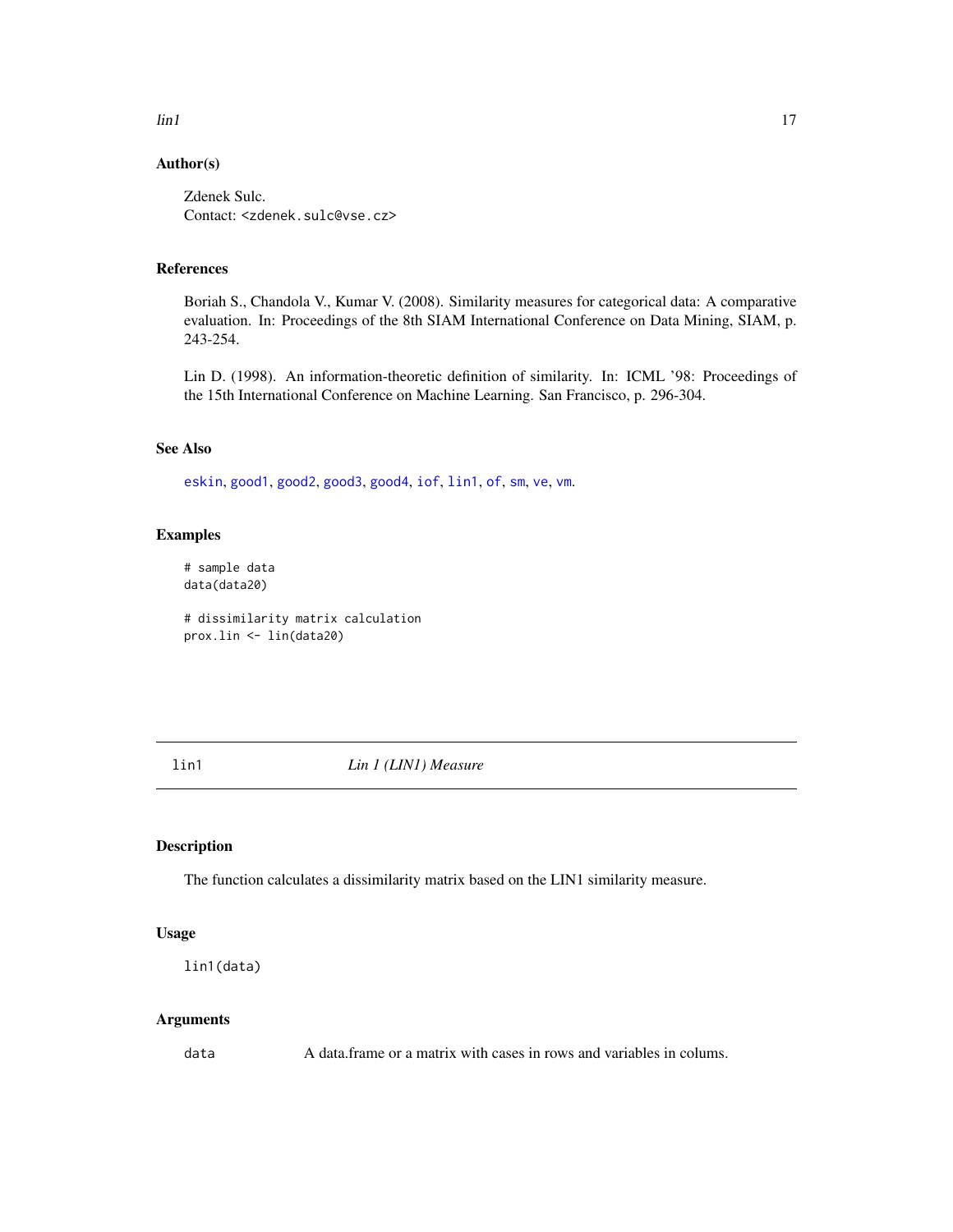# Details

The Lin 1 similarity measure was introduced in (Boriah et al., 2008) as a modification of the original Lin measure (Lin, 1998). In has a complex system of weights. In case of mismatch, lower similarity is assigned if either the mismatching values are very frequent or their relative frequency is in between the relative frequencies of mismatching values. Higher similarity is assigned if the mismatched categories are infrequent and there are a few other infrequent categories. In case of match, lower similarity is given for matches on frequent categories or matches on categories that have many other values of the same frequency. Higher similarity is given to matches on infrequent categories.

# Value

The function returns an object of the class "dist".

#### Author(s)

Zdenek Sulc. Contact: <zdenek.sulc@vse.cz>

#### References

Boriah S., Chandola V., Kumar V. (2008). Similarity measures for categorical data: A comparative evaluation. In: Proceedings of the 8th SIAM International Conference on Data Mining, SIAM, p. 243-254.

Lin D. (1998). An information-theoretic definition of similarity. In: ICML '98: Proceedings of the 15th International Conference on Machine Learning. San Francisco, p. 296-304.

# See Also

[eskin](#page-5-1), [good1](#page-9-1), [good2](#page-10-1), [good3](#page-12-1), [good4](#page-13-1), [iof](#page-14-1), [lin](#page-15-1), [of](#page-23-1), [sm](#page-24-1), [ve](#page-25-1), [vm](#page-26-1).

#### Examples

```
# sample data
data(data20)
```

```
# dissimilarity matrix calculation
prox.lin1 <- lin1(data20)
```
<span id="page-17-0"></span>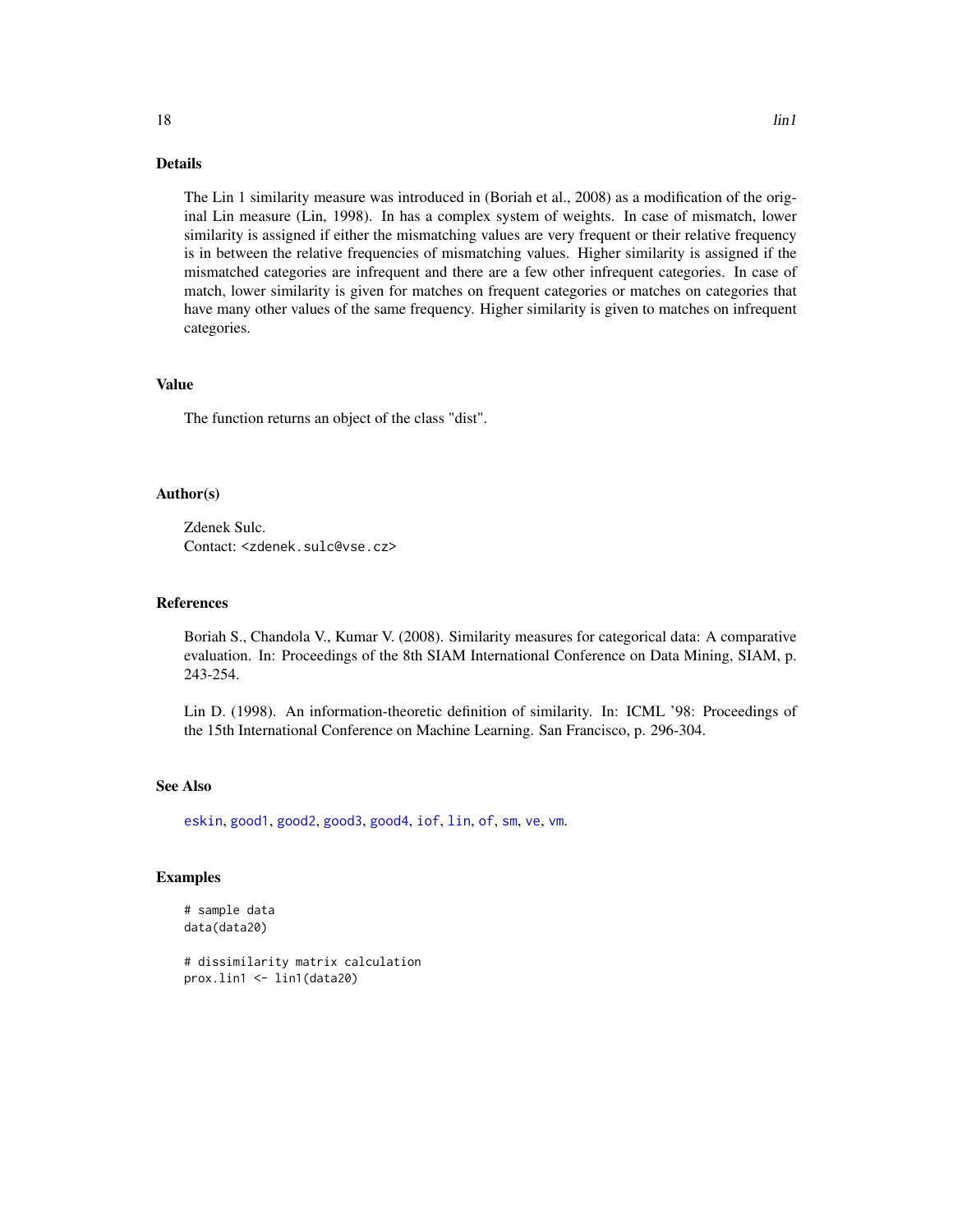<span id="page-18-1"></span><span id="page-18-0"></span>

# Description

The function runs hierarchical cluster analysis (HCA) with objects characterized by nominal variables (without natural order of categories). It completely covers the clustering process, from the dissimilarity matrix calculation to the cluster quality evaluation. The function enables a user to choose from twelve similarity measures for nominal data summarized by (Boriah et al., 2008) and by (Sulc and Rezankova, 2019). Next, it offers to choose from three linkage methods that can be used for categorical data. The obtained clusters can be evaluated by up to eight evaluation criteria (Sulc et al., 2018). The output of the nomclust() function may serve as an input for the visualization functions *dend.plot* and *eval.plot* in the nomclust package.

#### Usage

```
nomclust(
  data,
  measure = "lin",
  method = "average",
  clu.high = 6,
  eval = TRUE,prox = 100
)
```
# Arguments

| data     | A data frame or a matrix with cases in rows and variables in columns.                                                                                                                                                                                                                       |
|----------|---------------------------------------------------------------------------------------------------------------------------------------------------------------------------------------------------------------------------------------------------------------------------------------------|
| measure  | A character string defining the similarity measure used for computation of prox-<br>imity matrix in HCA: "eskin", "good1", "good2", "good3", "good4", "iof",<br>"lin", "lin1", "of", "sm", "ve", "vm".                                                                                      |
| method   | A character string defining the clustering method. The following methods can<br>be used: "average", "complete", "single".                                                                                                                                                                   |
| clu.high | A numeric value expressing the maximal number of cluster for which the cluster<br>memberships variables are produced.                                                                                                                                                                       |
| eval     | A logical operator; if TRUE, evaluation of the clustering results is performed.                                                                                                                                                                                                             |
| prox     | A logical operator or a numeric value. If a logical value TRUE indicates that the<br>proximity matrix is a part of the output. A numeric value (integer) of this argu-<br>ment indicates the maximal number of cases in a dataset for which a proximity<br>matrix will occur in the output. |

# Value

The function returns a list with up to six components.

The mem component contains cluster membership partitions for the selected numbers of clusters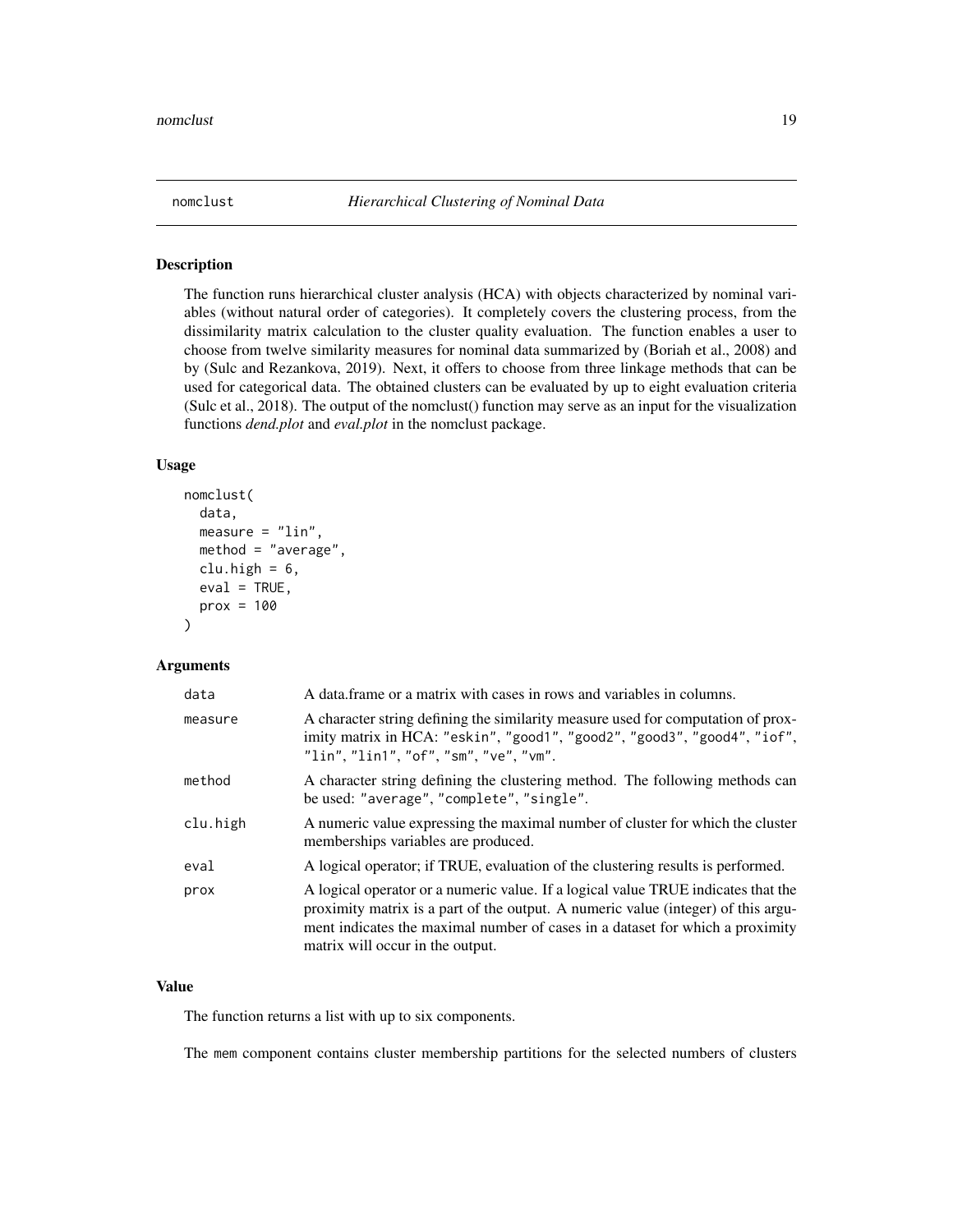in the form of a list.

The eval component contains up to eight evaluation criteria as vectors in a list. Namely, Withincluster mutability coefficient (WCM), Within-cluster entropy coefficient (WCE), Pseudo F Indices based on the mutability (PSFM) and the entropy (PSFE), Bayesian (BIC), and Akaike (AIC) information criteria for categorical data, the BK index, and, if the prox component is present, the silhouette index (SI).

The opt component is present in the output together with the eval component. It displays the optimal number of clusters for the evaluation criteria from the eval component, except for WCM and WCE, where the optimal number of clusters is based on the elbow method.

The dend component can be found in the output together with the prox component. It contains all the necessary information for dendrogram creation.

The prox component contains the dissimilarity matrix in the form of the "dist" object.

The call component contains the function call.

#### Author(s)

Zdenek Sulc. Contact: <zdenek.sulc@vse.cz>

#### References

Boriah S., Chandola V. and Kumar, V. (2008). Similarity measures for categorical data: A comparative evaluation. In: Proceedings of the 8th SIAM International Conference on Data Mining, SIAM, p. 243-254.

Sulc Z., Cibulkova J., Prochazka J., Rezankova H. (2018). Internal Evaluation Criteria for Categorical Data in Hierarchical Clustering: Optimal Number of Clusters Determination, Metodoloski Zveski, 15(2), p. 1-20.

Sulc Z. and Rezankova H. (2019). Comparison of Similarity Measures for Categorical Data in Hierarchical Clustering. Journal of Classification. 2019, 35(1), p. 58-72. DOI: 10.1007/s00357- 019-09317-5.

# See Also

[evalclust](#page-8-1), [nomprox](#page-20-1), [eval.plot](#page-6-1), [dend.plot](#page-3-1).

#### Examples

```
# sample data
data(data20)
# creating an object with results of hierarchical clustering of
hca.object <- nomclust(data20, measure = "lin", method = "average",
clu.high = 5, prox = TRUE)
```
<span id="page-19-0"></span>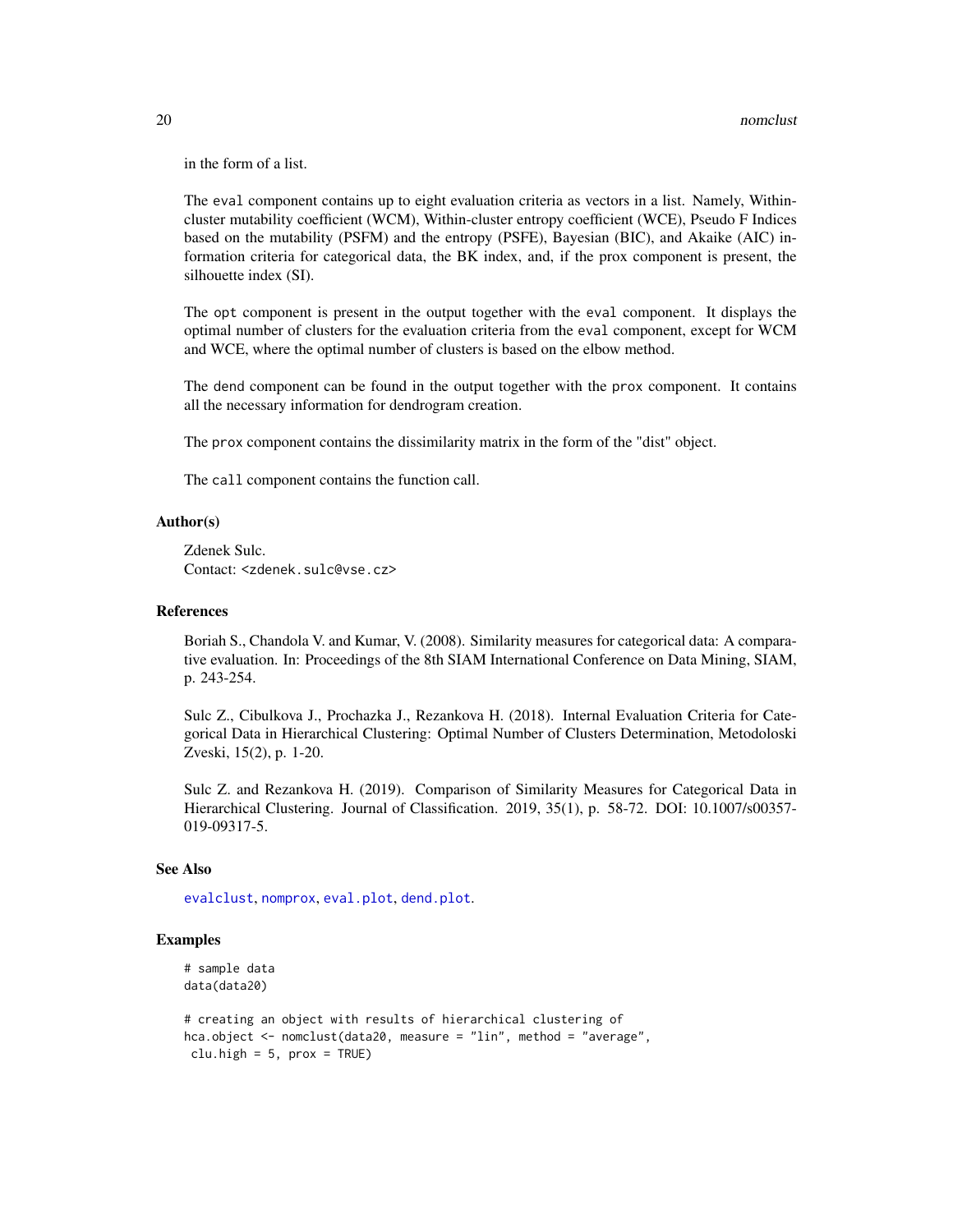#### <span id="page-20-0"></span>nomprox 21

```
# quick clustering summary
summary(hca.object)
# quick cluster quality evaluation
print(hca.object)
# visualization of the evaluation criteria
eval.plot(hca.object)
# a quick dendrogram
plot(hca.object)
# a dendrogram with three designated clusters
dend.plot(hca.object, clusters = 3)
# obtaining values of evaluation indices as a data.frame
data20.eval <- as.data.frame(hca.object$eval)
# getting the optimal numbers of clusters as a data.frame
data20.opt <- as.data.frame(hca.object$opt)
# extracting cluster membership variables as a data.frame
data20.mem <- as.data.frame(hca.object$mem)
# obtaining a proximity matrix
data20.prox <- as.matrix(hca.object$prox)
# setting the maximal number of objects for which a proximity matrix is provided in the output to 30
hca.object <- nomclust(data20, measure = "iof", method = "complete",
clu.high = 5, prox = 30)
# transforming the nomclust object to the class "hclust"
hca.object.hclust <- as.hclust(hca.object)
# transforming the nomclust object to the class "agnes, twins"
hca.object.agnes <- as.agnes(hca.object)
```
<span id="page-20-1"></span>nomprox *Hierarchical Clustering of Nominal Data Based on a Proximity Matrix*

#### Description

The function performs hierarchical cluster analysis in situations when the proximity (dissimilarity) matrix was calculated externally. For instance, in a different R package, in an own-created function, or in other software. It offers three linkage methods that can be used for categorical data. The obtained clusters can be evaluated by up to eight evaluation indices (Sulc et al., 2018).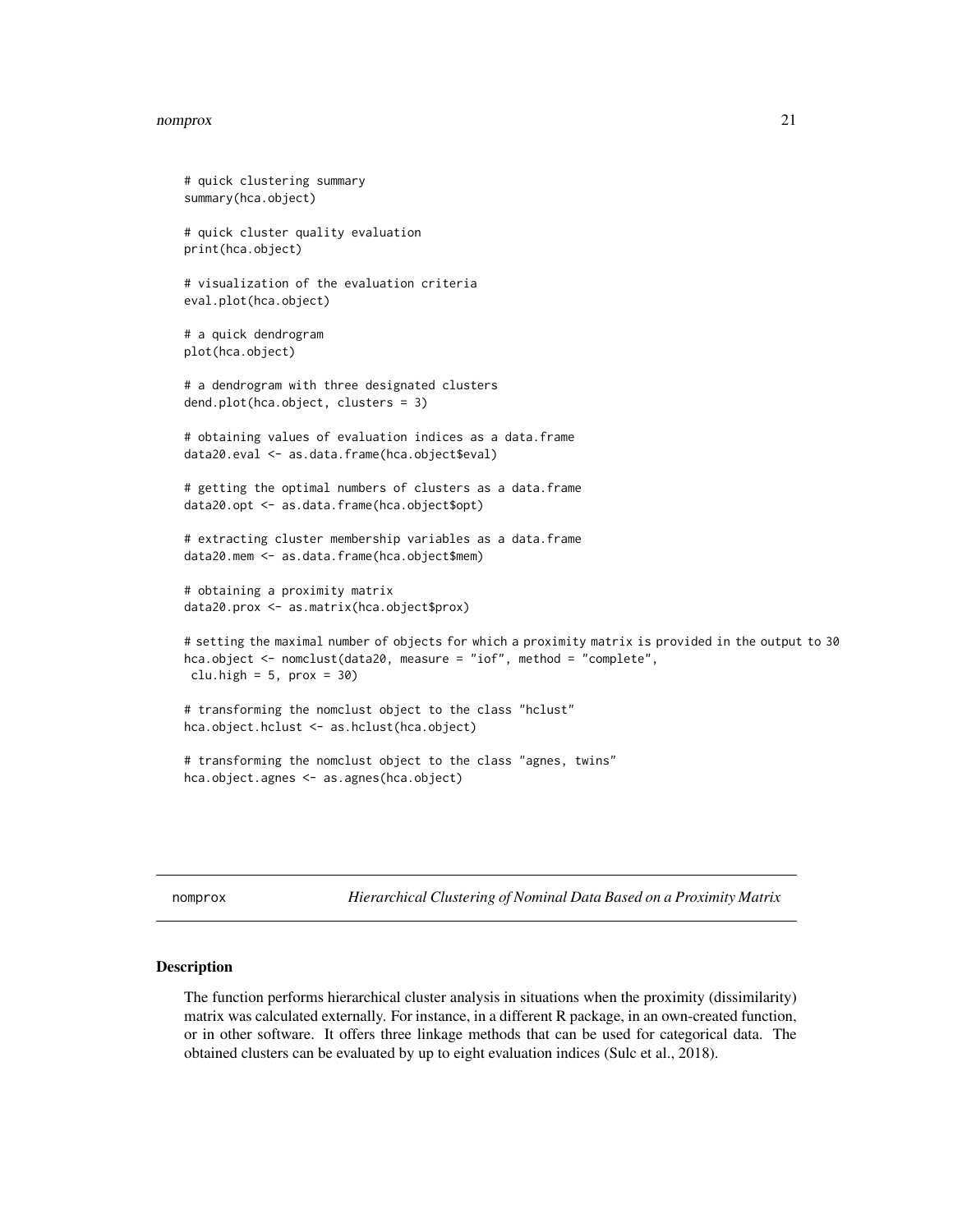#### 22 nomprox

# Usage

```
nomprox(
  diss,
  data = NULL,
  method = "average",
  clu.high = 6,
  eval = TRUE,prox = 100\lambda
```
#### Arguments

| diss     | A proximity matrix or a dist object calculated based on the dataset defined in a<br>parameter data.                                                                                                                                                                                         |
|----------|---------------------------------------------------------------------------------------------------------------------------------------------------------------------------------------------------------------------------------------------------------------------------------------------|
| data     | A data frame or a matrix with cases in rows and variables in columns.                                                                                                                                                                                                                       |
| method   | A character string defining the clustering method. The following methods can<br>be used: "average", "complete", "single".                                                                                                                                                                   |
| clu.high | A numeric value that expresses the maximal number of clusters for which the<br>cluster membership variables are produced.                                                                                                                                                                   |
| eval     | A logical operator; if TRUE, evaluation of clustering results is performed.                                                                                                                                                                                                                 |
| prox     | A logical operator or a numeric value. If a logical value TRUE indicates that the<br>proximity matrix is a part of the output. A numeric value (integer) of this argu-<br>ment indicates the maximal number of cases in a dataset for which a proximity<br>matrix will occur in the output. |

# Value

The function returns a list with up to six components:

The mem component contains cluster membership partitions for the selected numbers of clusters in the form of a list.

The eval component contains up to eight evaluation criteria as vectors in a list. Namely, Withincluster mutability coefficient (WCM), Within-cluster entropy coefficient (WCE), Pseudo F Indices based on the mutability (PSFM) and the entropy (PSFE), Bayesian (BIC), and Akaike (AIC) information criteria for categorical data, the BK index, and, if the prox component is present, the silhouette index (SI).

The opt component is present in the output together with the eval component. It displays the optimal number of clusters for the evaluation criteria from the eval component, except for WCM and WCE, where the optimal number of clusters is based on the elbow method.

The dend component can be found in the output only together with the prox component. It contains all the necessary information for dendrogram creation.

The prox component contains the dissimilarity matrix in the form of the "dist" object.

The call component contains the function call.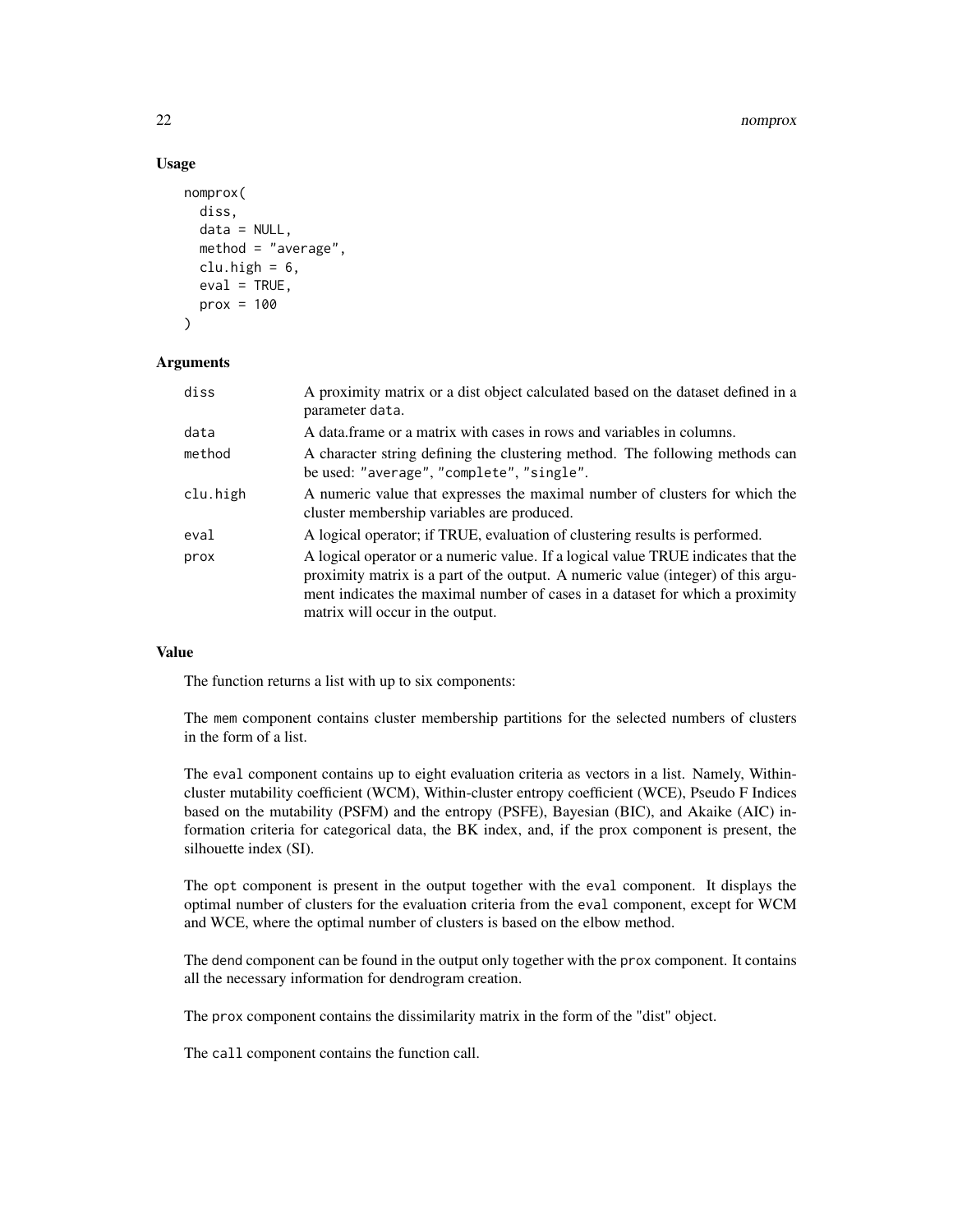#### <span id="page-22-0"></span>nomprox 23

#### Author(s)

Zdenek Sulc. Contact: <zdenek.sulc@vse.cz>

# References

Sulc Z., Cibulkova J., Prochazka J., Rezankova H. (2018). Internal Evaluation Criteria for Categorical Data in Hierarchical Clustering: Optimal Number of Clusters Determination, Metodoloski Zveski, 15(2), p. 1-20.

#### See Also

[nomclust](#page-18-1), [evalclust](#page-8-1), [eval.plot](#page-6-1).

#### Examples

```
# sample data
data(data20)
```

```
# computation of a dissimilarity matrix using the iof similarity measure
diss.matrix <- iof(data20)
```

```
# creating an object with results of hierarchical clustering
hca.object <- nomprox(diss = diss.matrix, data = data20, method = "complete",
clu.high = 5, eval = TRUE, prox = FALSE)
```

```
# quick clustering summary
summary(hca.object)
```

```
# quick cluster quality evaluation
print(hca.object)
```

```
# visualization of the evaluation criteria
eval.plot(hca.object)
```

```
# a dendrogram can be displayed if the object contains the prox component
hca.object <- nomprox(diss = diss.matrix, data = data20, method = "complete",
clu.high = 5, eval = TRUE, prox = TRUE)
```

```
# a quick dendrogram
plot(hca.object)
```

```
# a dendrogram with three designated clusters
dend.plot(hca.object, clusters = 3)
```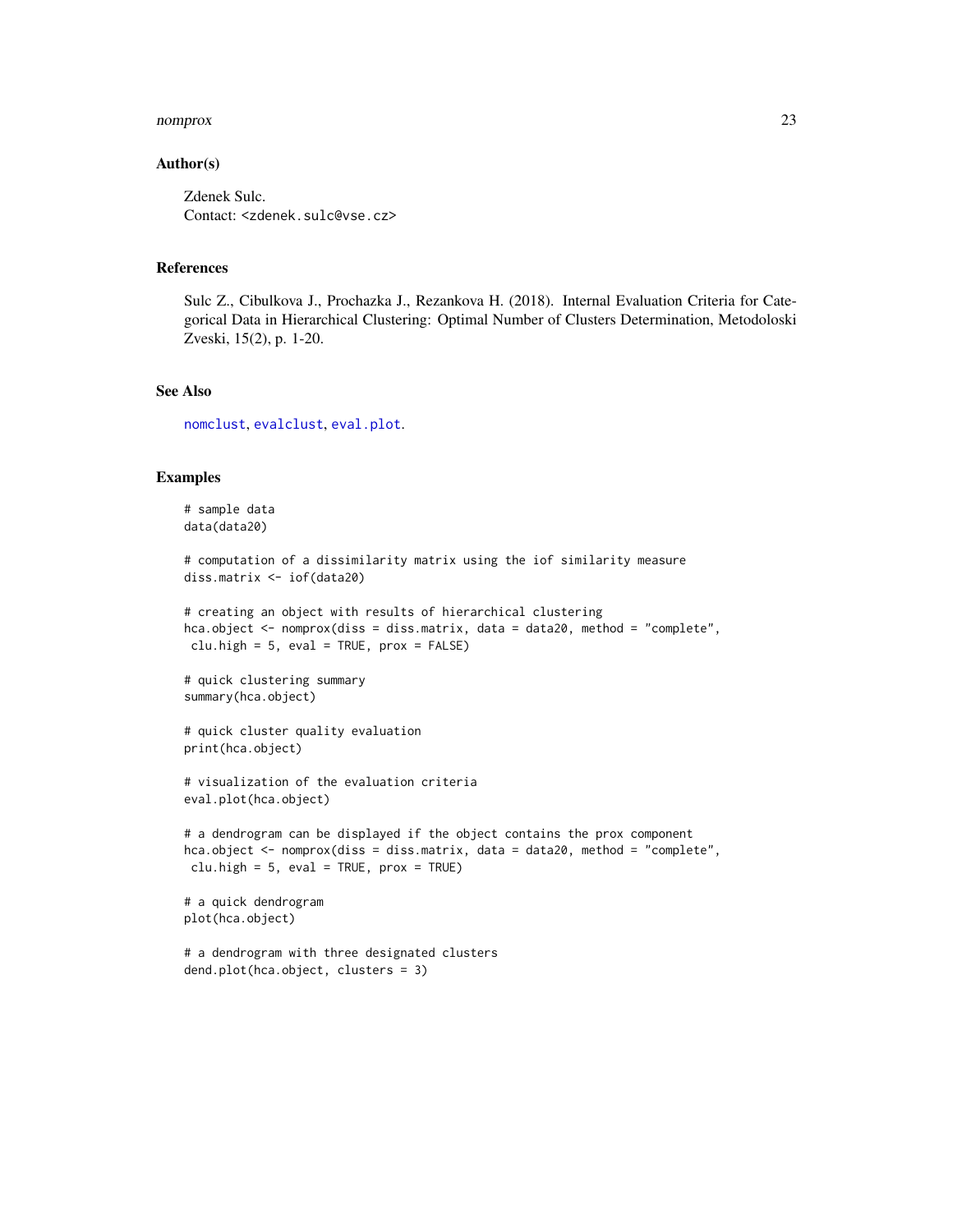# Description

The function calculates a dissimilarity matrix based on the OF similarity measure.

#### Usage

of(data)

#### Arguments

data A data.frame or a matrix with cases in rows and variables in colums.

# Details

The OF (Occurrence Frequency) measure was originally constructed for the text mining tasks, see (Sparck-Jones, 1972), later, it was adjusted for categorical variables, see (Boriah et al., 2008) It assigns higher weight to mismatches on less frequent values and otherwise.

# Value

The function returns an object of the class "dist".

# Author(s)

Zdenek Sulc. Contact: <zdenek.sulc@vse.cz>

# References

Boriah S., Chandola V., Kumar V. (2008). Similarity measures for categorical data: A comparative evaluation. In: Proceedings of the 8th SIAM International Conference on Data Mining, SIAM, p. 243-254.

Spark-Jones K. (1972). A statistical interpretation of term specificity and its application in retrieval. In Journal of Documentation, 28(1), p. 11-21. Later: Journal of Documentation, 60(5) (2002), p. 493-502.

# See Also

[eskin](#page-5-1), [good1](#page-9-1), [good2](#page-10-1), [good3](#page-12-1), [good4](#page-13-1), [iof](#page-14-1), [lin](#page-15-1), [lin1](#page-16-1), [sm](#page-24-1), [ve](#page-25-1), [vm](#page-26-1).

<span id="page-23-1"></span><span id="page-23-0"></span>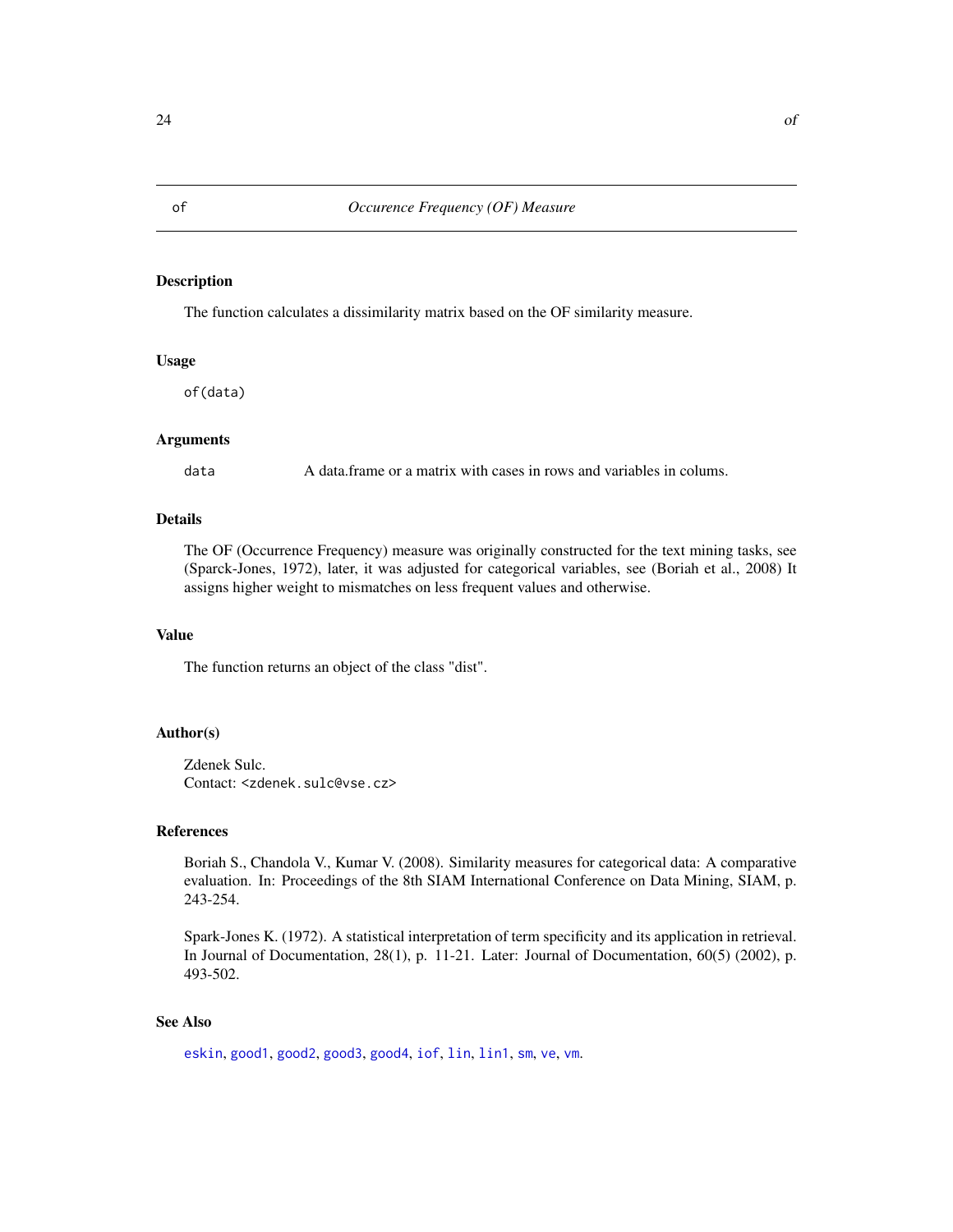#### <span id="page-24-0"></span> $\mathbf{s}$ m 25

## Examples

```
# sample data
data(data20)
# dissimilarity matrix calculation
prox.of <- of(data20)
```
<span id="page-24-1"></span>

# sm *Simple Matching Coefficient (SM)*

#### Description

The function calculates a dissimilarity matrix based on the SM similarity measure.

#### Usage

sm(data)

# Arguments

data A data.frame or a matrix with cases in rows and variables in colums.

# Details

The simple matching coefficient (Sokal, 1958) represents the simplest way of measuring similarity. It does not impose any weights. By a given variable, it assigns the value 1 in case of match and value 0 otherwise.

# Value

The function returns an object of the class "dist".

# Author(s)

Zdenek Sulc. Contact: <zdenek.sulc@vse.cz>

# References

Boriah S., Chandola V., Kumar V. (2008). Similarity measures for categorical data: A comparative evaluation. In: Proceedings of the 8th SIAM International Conference on Data Mining, SIAM, p. 243-254.

Sokal R., Michener C. (1958). A statistical method for evaluating systematic relationships. In: Science bulletin, 38(22), The University of Kansas.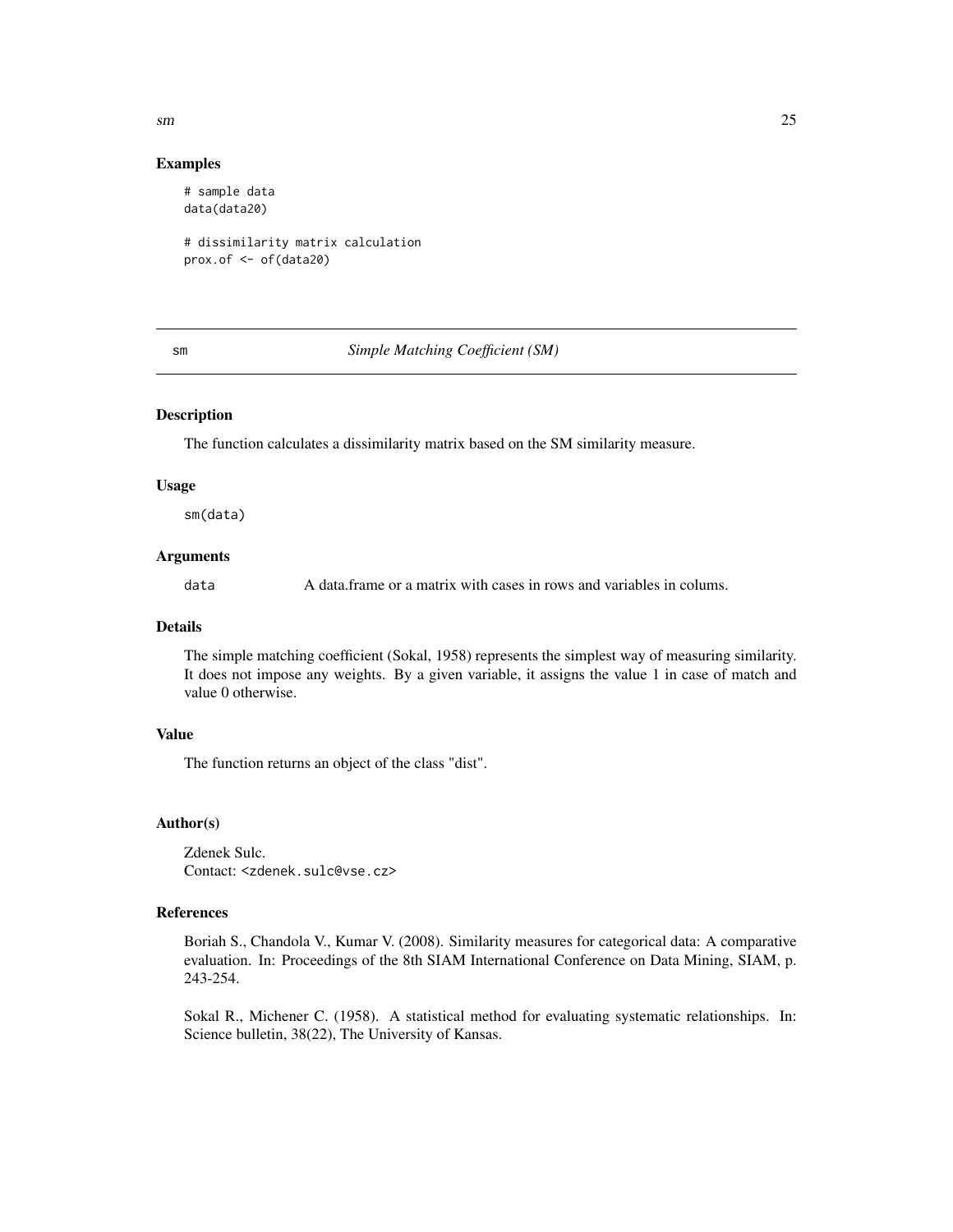# <span id="page-25-0"></span>See Also

[eskin](#page-5-1), [good1](#page-9-1), [good2](#page-10-1), [good3](#page-12-1), [good4](#page-13-1), [iof](#page-14-1), [lin](#page-15-1), [lin1](#page-16-1), [of](#page-23-1), [ve](#page-25-1), [vm](#page-26-1).

# Examples

```
# sample data
data(data20)
```
# dissimilarity matrix calculation prox.sm <- sm(data20)

# <span id="page-25-1"></span>ve *Variable Entropy (VE) Measure*

# Description

The function calculates a dissimilarity matrix based on the VE similarity measure.

#### Usage

ve(data)

# Arguments

data A data.frame or a matrix with cases in rows and variables in colums.

# Details

The Variable Entropy similarity measure was introduced in (Sulc and Rezankova, 2019). It treats the similarity between two categories based on the within-cluster variability expressed by the normalized entropy. The measure assigns higher weights to rare categories.

# Value

The function returns an object of the class "dist".

# Author(s)

Zdenek Sulc. Contact: <zdenek.sulc@vse.cz>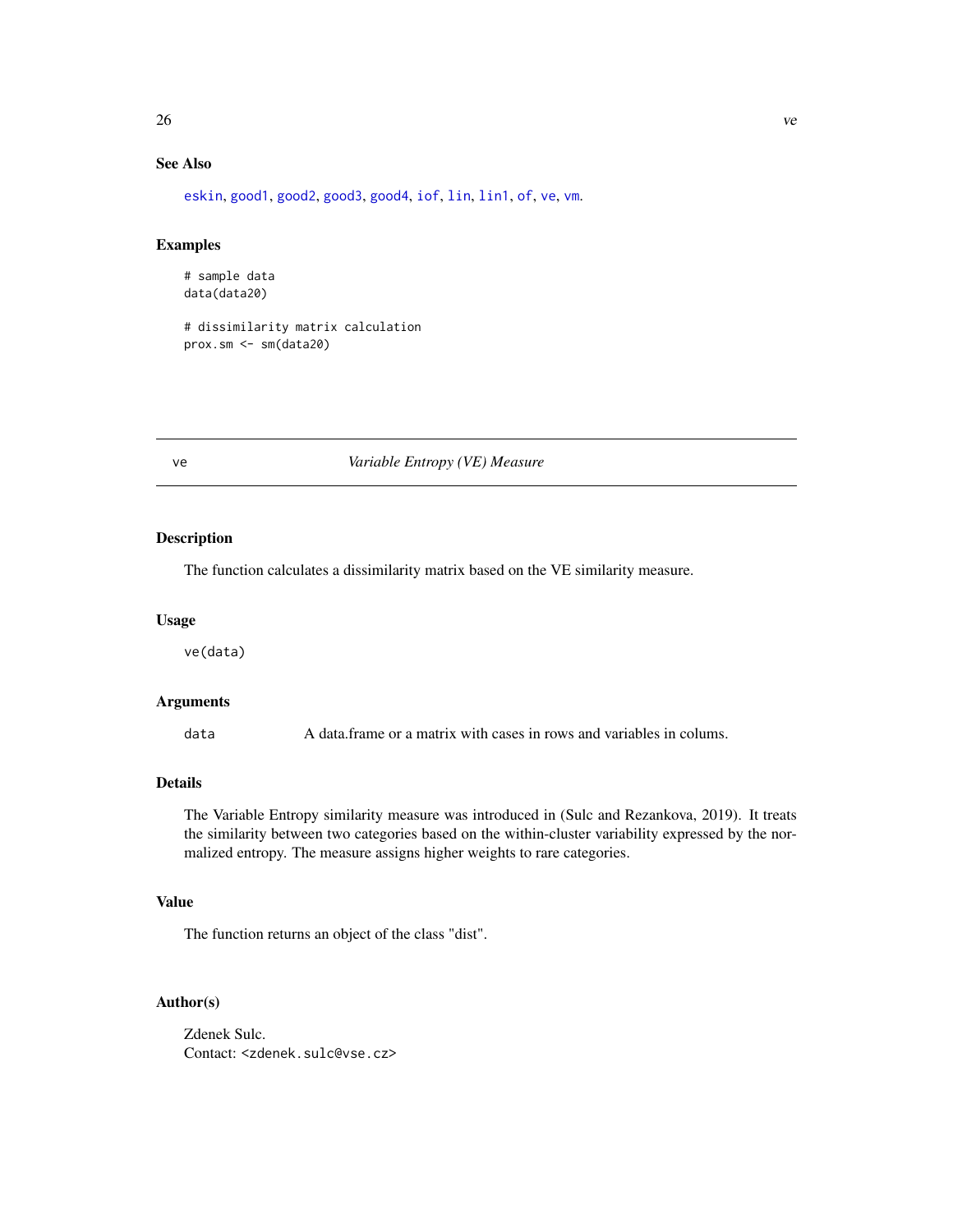# References

Boriah S., Chandola V., Kumar V. (2008). Similarity measures for categorical data: A comparative evaluation. In: Proceedings of the 8th SIAM International Conference on Data Mining, SIAM, p. 243-254.

Sulc Z. and Rezankova H. (2019). Comparison of Similarity Measures for Categorical Data in Hierarchical Clustering. Journal of Classification. 2019, 35(1), p. 58-72. DOI: 10.1007/s00357- 019-09317-5.

# See Also

[eskin](#page-5-1), [good1](#page-9-1), [good2](#page-10-1), [good3](#page-12-1), [good4](#page-13-1), [iof](#page-14-1), [lin](#page-15-1), [lin1](#page-16-1), [of](#page-23-1), [sm](#page-24-1), [vm](#page-26-1).

#### Examples

```
# sample data
data(data20)
```
# dissimilarity matrix calculation prox.ve <- ve(data20)

<span id="page-26-1"></span>vm *Variable Mutability (VM) measure*

#### Description

The function calculates a dissimilarity matrix based on the VM similarity measure.

#### Usage

vm(data)

#### Arguments

data A data.frame or a matrix with cases in rows and variables in colums.

# Details

The Variable Mutability similarity measure was introduced in (Sulc and Rezankova, 2019). It treats the similarity between two categories based on the within-cluster variability expressed by the normalized mutability. The measure assigns higher weights to rarer categories.

#### Value

The function returns an object of the class "dist".

<span id="page-26-0"></span>vm 27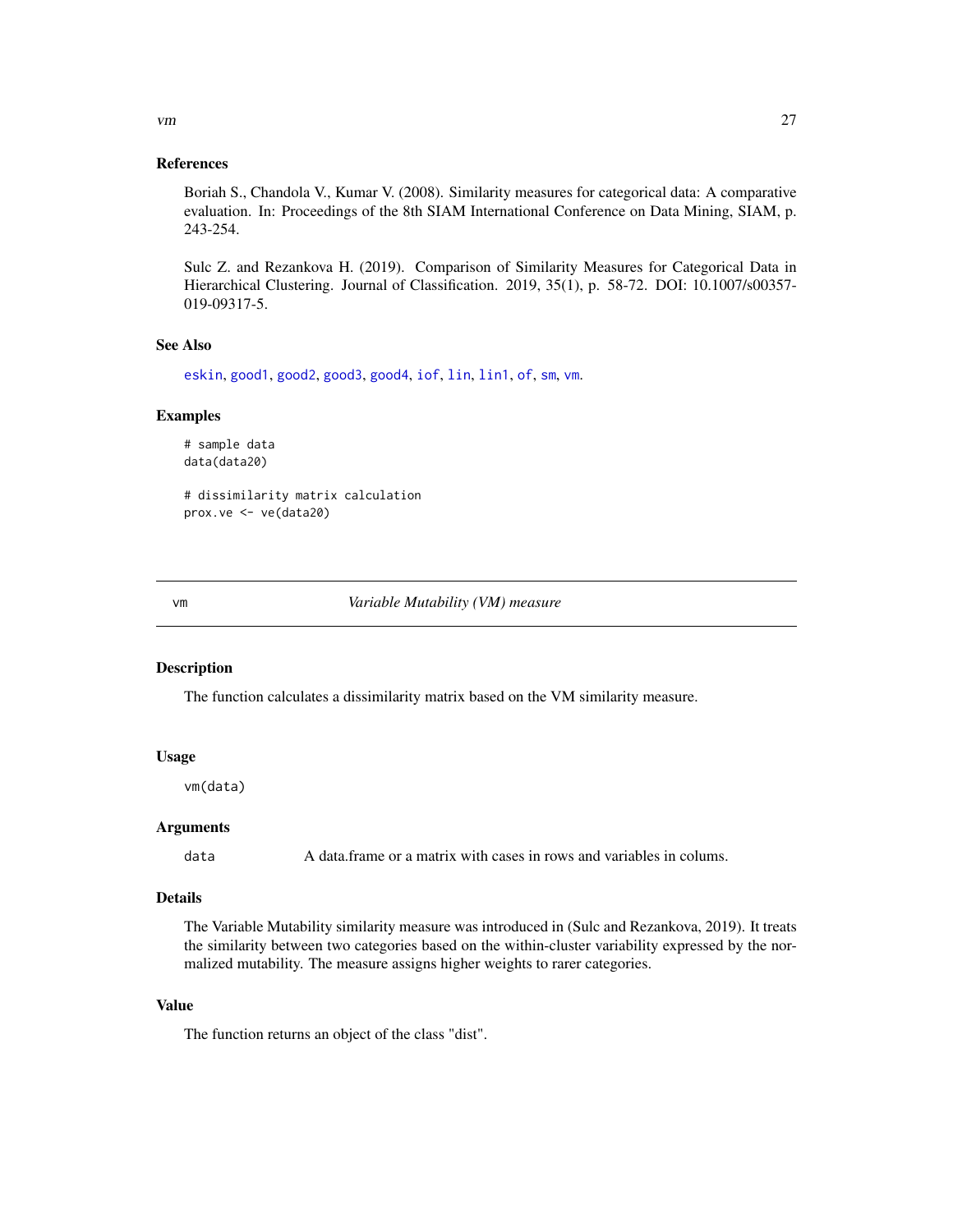# <span id="page-27-0"></span>Author(s)

Zdenek Sulc. Contact: <zdenek.sulc@vse.cz>

# References

Sulc Z. and Rezankova H. (2019). Comparison of Similarity Measures for Categorical Data in Hierarchical Clustering. Journal of Classification. 2019, 35(1), p. 58-72. DOI: 10.1007/s00357- 019-09317-5.

# See Also

[eskin](#page-5-1), [good1](#page-9-1), [good2](#page-10-1), [good3](#page-12-1), [good4](#page-13-1), [iof](#page-14-1), [lin](#page-15-1), [lin1](#page-16-1), [of](#page-23-1), [sm](#page-24-1), [ve](#page-25-1).

# Examples

#sample data data(data20)

# dissimilarity matrix calculation prox.vm <- vm(data20)